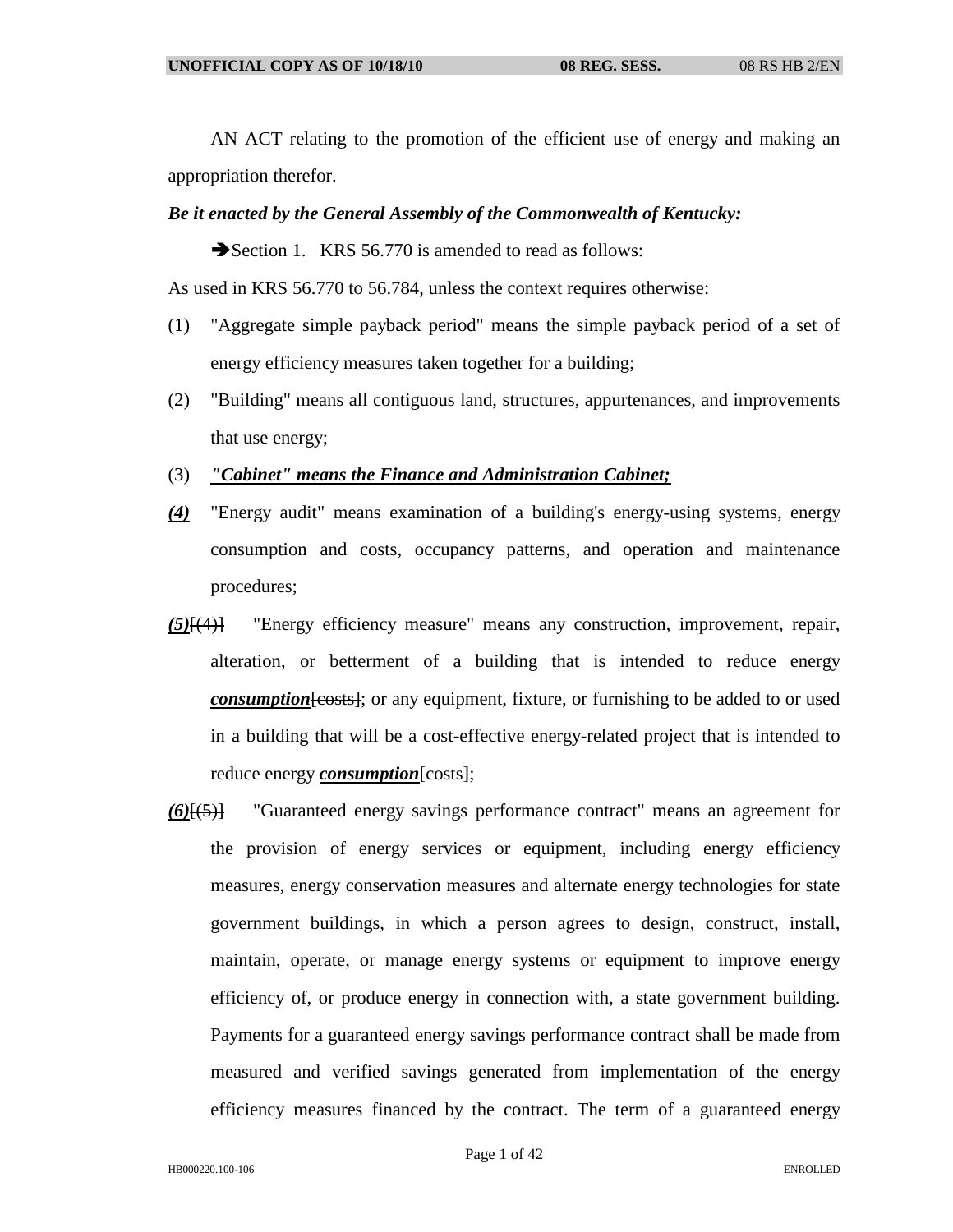savings performance contract shall not exceed the life of the energy savings generated from implementation of the energy efficiency measures financed by the contract. If the measured and verified savings are not sufficient to pay the financial obligations under the contract, the contractor is liable for the contract payments;

- *(7)*[(6)] *"High-performance building" means a public building that is designed, constructed, and capable of being operated in a manner that:* 
	- *(a) Increases environmental performance and economic value over time;*
	- *(b) Safeguards the health of occupants;*
	- *(c) Enhances satisfaction and productivity of workers through energyefficient systems;*
	- *(d) Incorporates environmentally friendly materials and products; and (e) Reduces waste;*
- *(8) "High-performance building standards" means a set of standards developed by the cabinet pursuant to Section 5 of this Act;*
- *(9)* "Engineering analysis" means a detailed cost-benefit analysis of energy efficiency investments including a review of potential cost savings through operation and maintenance changes;
- *(10)*[(7)] "Life-cycle cost analysis" means a method for estimating the total cost of an energy-using component or building over its useful life, including cost factors such as purchase price or construction, renovation, or leasing costs, energy use, maintenance, interest, and inflation;
- *(11)*[(8)] "Low cost/no cost energy conservation measures" means those energy saving practices and energy efficiency measures, usually involving operation and maintenance practices, that can be accomplished by existing personnel within existing operating budgets;
- *(12)*[(9)] "Simple payback period" means the number of years it takes to pay back, from estimated savings, the initial cost of an energy efficiency measure with the simple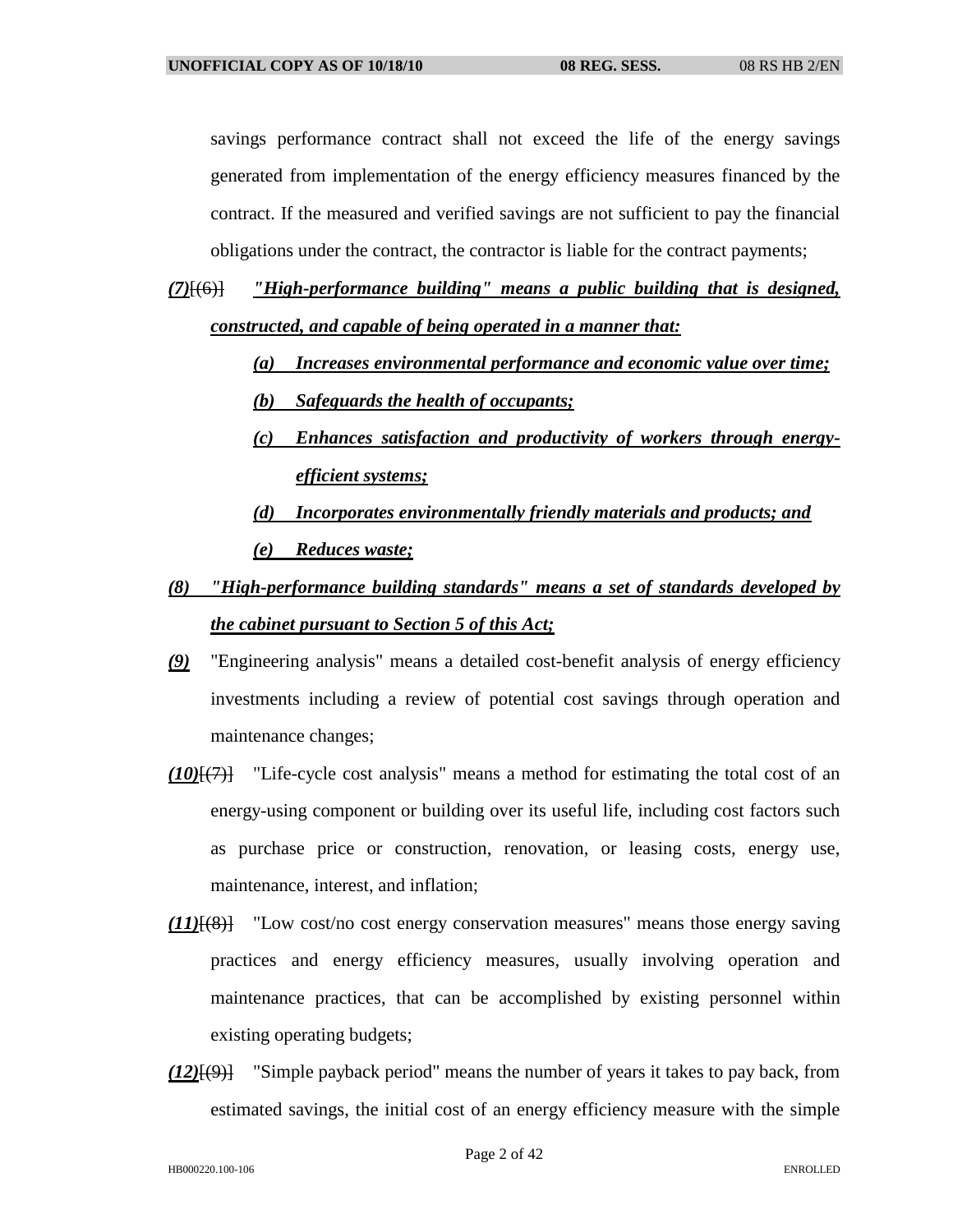payback period equal to the initial cost divided by the estimated annual savings;

- *(13)*[(10)] "Savings" means the reduction in expenditures, excluding any state government and post-secondary education personnel expenditures, that are measured and verified, including but not limited to energy usage, operating costs, and capital cost avoidance that occur as a result of the implementation of energy efficiency measures;
- *(14)*[(11)] "Capital cost avoidance" means savings generated when expenditures of appropriated capital construction or appropriated capital outlay funds are avoided because the budgeted capital improvements or items of equipment are contained within the energy efficiency measures provided by a guaranteed energy savings performance contract;
- *(15)*[(12)] "Operating costs" means expenditures associated with operating and maintaining a properly functioning building and its systems including but not limited to the heating, ventilation, cooling, lighting, plumbing, water heating, electrical, and laundry systems and their controls;

## *(16) "Public building" has the same meaning as in KRS 318.010;*

- *(17)*[(13)] "ENERGY STAR" means the voluntary program administered by the United States Environmental Protection Agency and the United States Department of Energy that is designed to protect the environment through the promotion of energyefficient products and practices;
- *(18)*[(14)] "Green Globes rating system" means the on-line environmental assessment tool developed by the Green Building Initiative as of December, 2004, that allows designers, property owners, and managers to evaluate and rate buildings against best sustainable building design practices and integrate principles of sustainable architecture at every stage of project delivery in order to design and construct buildings that will be energy-efficient and resource-efficient, achieve operational savings, and provide healthier environments in which to live and work; and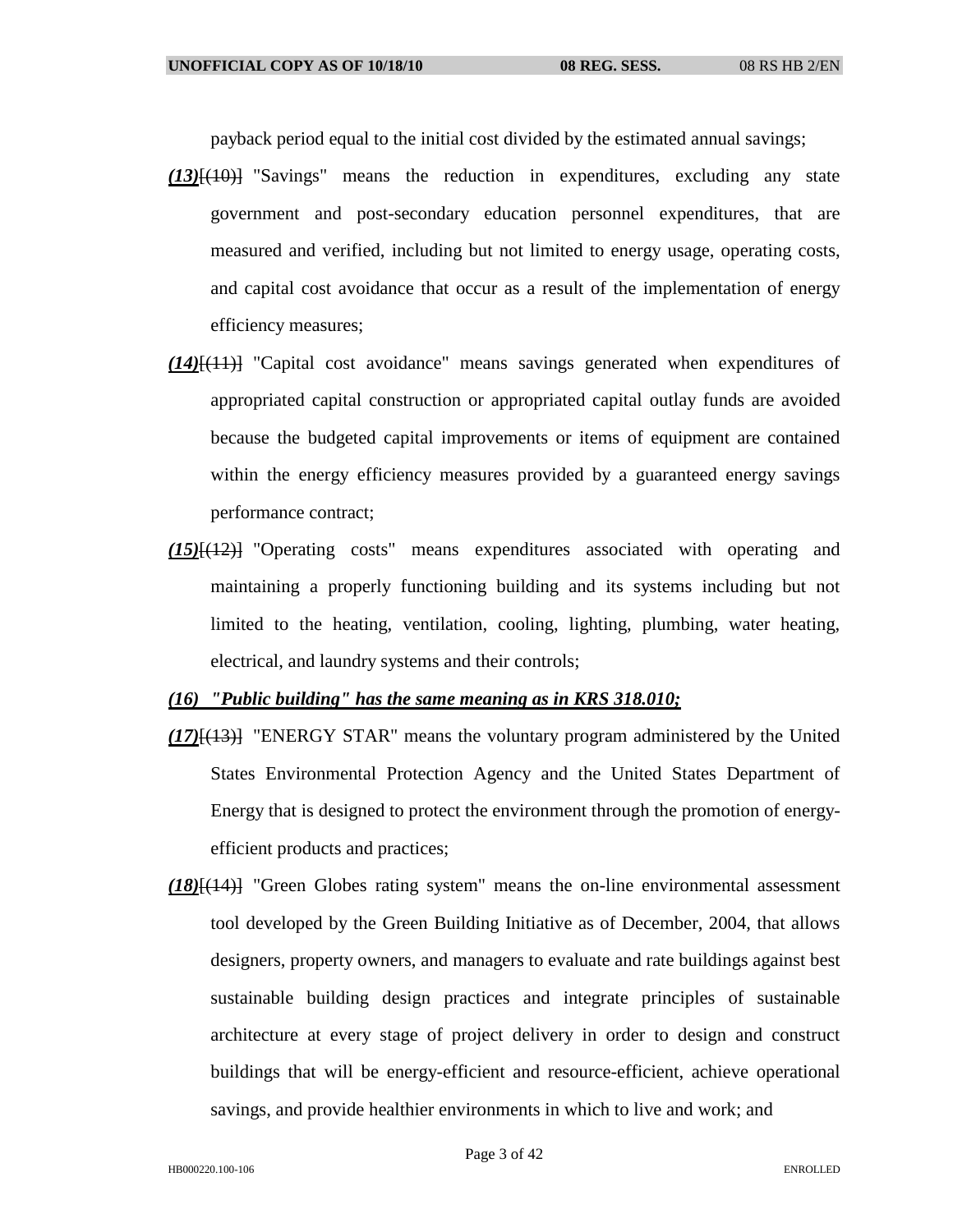- *(19)*[(15)] "LEED" means the building rating systems developed on or after January 1, 2005, by the United States Green Building Council that allow designers, property owners, and managers to evaluate and rate buildings against best sustainable building design and practices and to integrate principles of sustainable architecture at every stage of project delivery in order to design and construct buildings that will be energy-efficient and resource-efficient using a whole-building approach in five (5) key areas of human and environmental health:
	- (a) Sustainable site development;
	- (b) Water savings;
	- (c) Energy efficiency;
	- (d) Material selection; and
	- (e) Environmental quality.

Section 2. KRS 56.772 is amended to read as follows:

The General Assembly finds and declares it to be the public policy of the Commonwealth to maximize the use of energy efficiency measures in the construction, renovation, and maintenance of buildings owned or leased by the Commonwealth. In furtherance of this policy, the Finance and Administration cabinet shall administer an energy efficiency program, to be known as the Energy Efficiency Program for State Government Buildings.

Section 3. KRS 56.774 is amended to read as follows:

- (1) The Energy Efficiency Program for State Government Buildings shall provide for implementation of low cost/no cost energy conservation measures, engineering analyses, energy efficiency measures, building improvements, and monitoring of results for state-owned or state-leased buildings.
- (2) Any engineering analysis conducted on a state-owned building shall assess the energy efficiency of the building and make recommendations for improving the efficient use of energy within the building. The analyses shall be performed by qualified engineers, architects, or other persons trained in energy efficiency who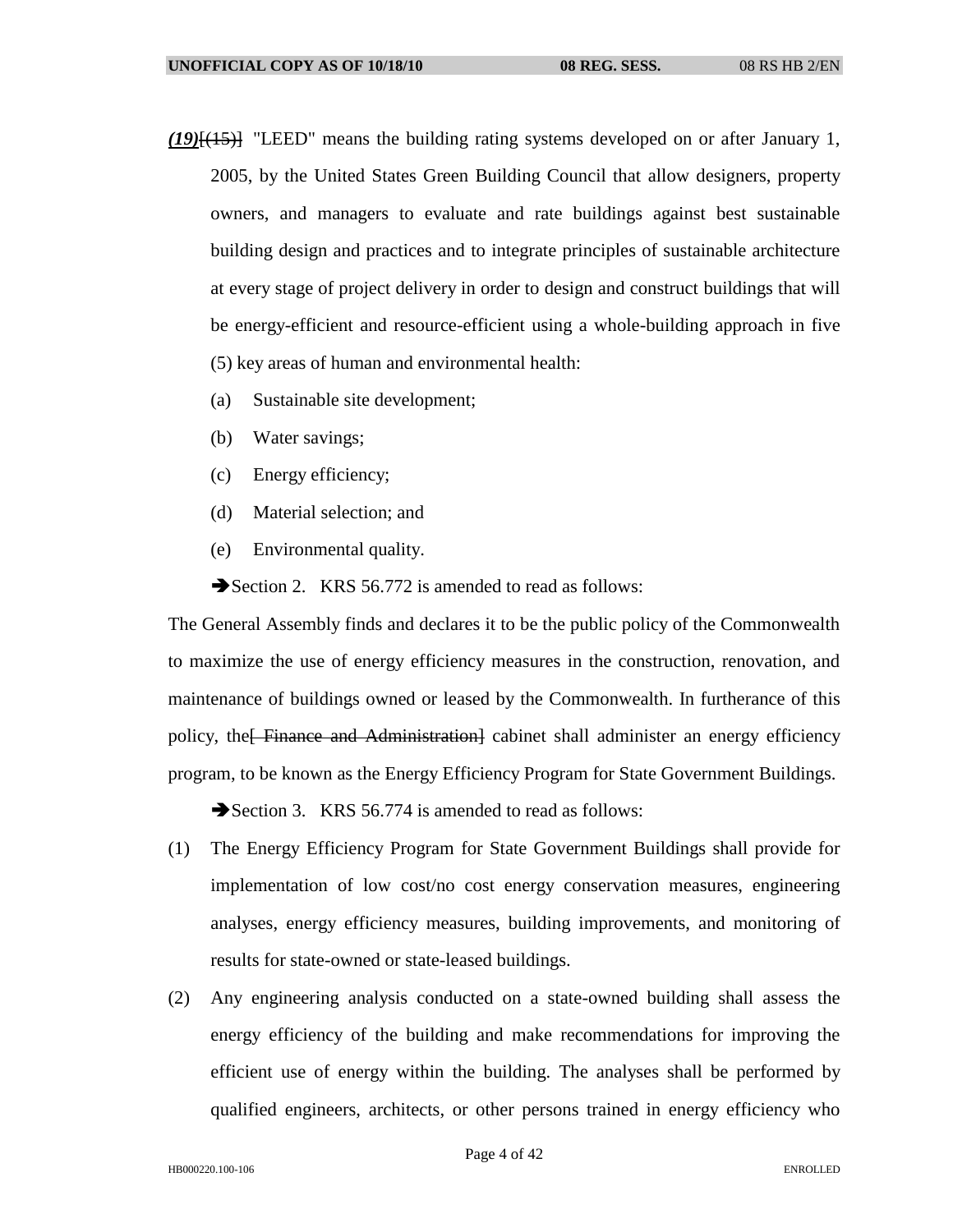may be employees of the Finance and Administration cabinet or employed pursuant to KRS Chapter 45A, except that any engineers, architects or other persons trained in energy efficiency and retained under a guaranteed energy savings performance contract, shall not be subject to the provisions of KRS 45A.800 to 45A.835.

- (3) Except as provided in subsection (5) of this section, measures to improve the energy efficiency of a state-owned building, which have an aggregate simple payback period of five (5) years or less, shall be implemented as general fund appropriations become available. No more than five percent (5%) of the cost of energy efficiency measures for a building may be utilized for monitoring the results.
- (4) If general fund appropriations are available for energy efficiency improvements, the[ Finance and Administration] cabinet shall prioritize projects among the various state-owned buildings to determine which projects shall be implemented to best utilize the available funding.
- (5) If general fund appropriations are unavailable, energy efficiency measures for a state-owned building may be financed by other means. These other means include but are not limited to guaranteed energy savings performance contracts as defined under KRS 56.770 entered into pursuant to KRS 45A.085 and KRS 45A.045(10). Guaranteed energy savings performance contracts shall not be subject to the provisions of KRS 45A.800 to 45A.835. These energy efficiency measures shall not be limited to those that have an aggregate simple payback period of five (5) years or less, but shall result in reasonable economic benefit to the Commonwealth. Ownership of the energy efficiency measures shall be transferred to the Commonwealth upon completion of the guaranteed energy savings performance contract or as otherwise agreed upon in the contract. Savings from the implementation of the energy efficiency measures under the guaranteed energy savings performance contract shall be used to satisfy the obligations under the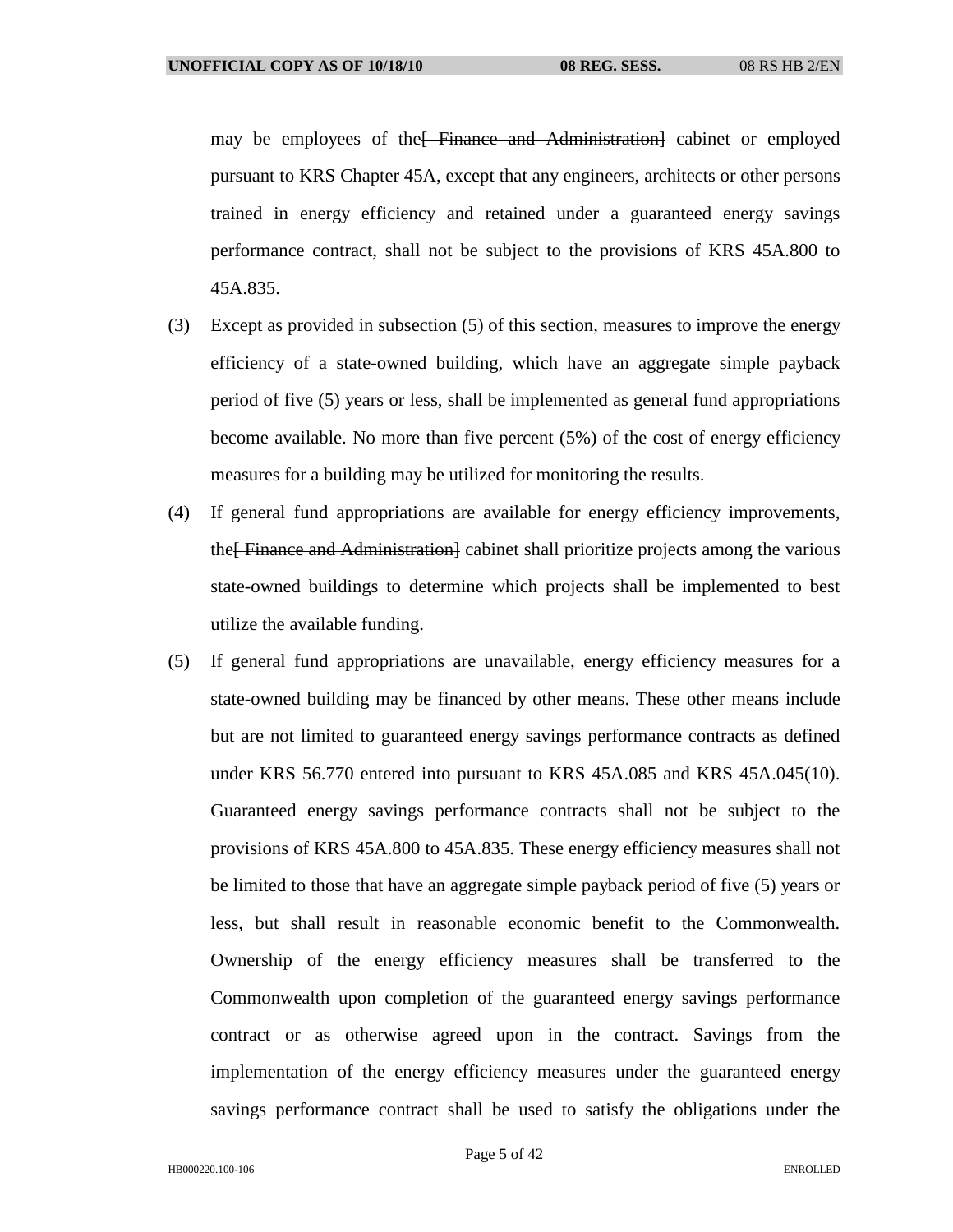guaranteed energy savings performance contract and to repay the cost of the other means used to finance the energy efficiency measures, and may be used to repay expenses incurred by the Finance and Administration cabinet to reimburse the cabinet for expenses related to the guaranteed energy savings performance contract, including but not limited to staff time for monitoring, overseeing, and managing the project. Notwithstanding KRS 45.229, remaining savings shall remain in the state agency account and shall not lapse. All savings projected under a guaranteed energy savings performance contract shall be guaranteed to the Commonwealth.

(6) The savings in reduced expenditures that are specified as payment sources shall be documented in the guaranteed energy savings performance contract. Savings shall be determined by using one (1) of the measurement and verification methodologies listed in the United States Department of Energy's "International Performance Measurement and Verification Protocol." If specific data limitations or documented unique characteristics of the project prevent use of the "International Performance Measurement and Verification Protocol," an alternative method that is compatible shall be adopted upon documentation and approval of the secretary of the  $F$ inance and Administration<sup>1</sup> cabinet.

Section 4. KRS 56.775 is amended to read as follows:

To improve energy efficiency throughout state government, the Finance and Administration] cabinet *and universities that manage their own capital construction projects under KRS 164A.580 shall*[is encouraged to]:

(1) *Beginning July 1, 2009, require that all construction or renovation of public buildings for which fifty percent (50%) or more of the total capital cost is paid by the Commonwealth shall be designed and constructed, or renovated, to meet the high-performance building standards established in Section 5 of this Act. This subsection applies to all projects that have not entered the design phase prior to January 1, 2009*[Utilize the LEED rating system or the Green Globes rating system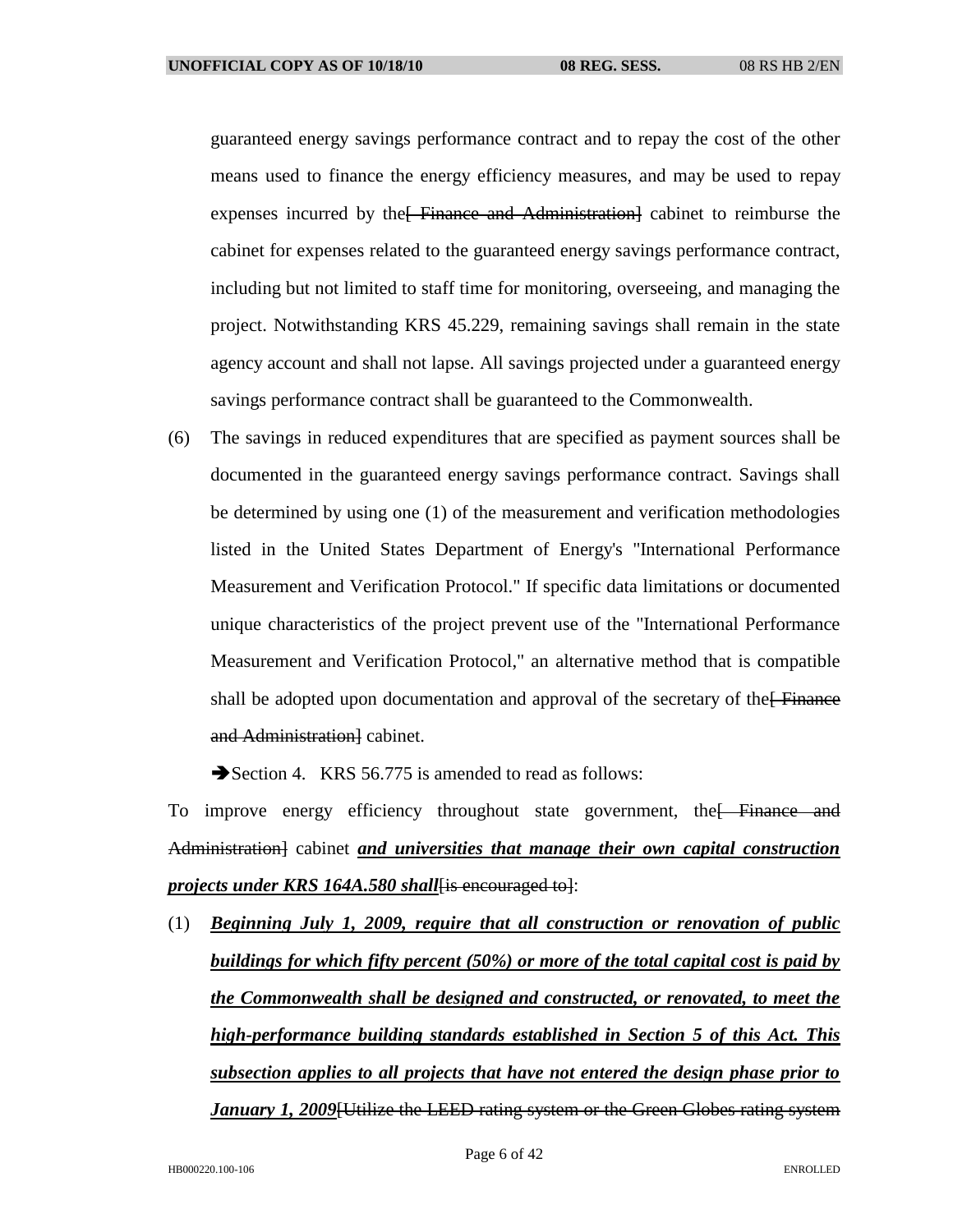to promote the design, construction, and operation of high-performance energyefficient buildings];[ and]

- (2) *Require that all building leases entered into by the Commonwealth or any of its agencies on and after July 1, 2018, shall meet the high-performance building standards. From the effective date of this Act and prior to July 1, 2018, a building that meets the high-performance building standards established in this section shall be given a preference in the state leasing process over other buildings that do not meet the high-performance building standards; and*
- *(3)* Incorporate ENERGY STAR-qualified products in state agency procurements *to the extent economically feasible using a life-cycle cost analysis*.

SECTION 5. A NEW SECTION OF KRS CHAPTER 56.770 TO 56.784 IS CREATED TO READ AS FOLLOWS:

- *(1) A High-Performance Buildings Advisory Committee is hereby created and shall be administratively staffed by the cabinet.*
- *(2) The committee shall consist of fifteen (15) members and shall include:*
	- *(a) A representative of the cabinet, designated by the secretary;*
	- *(b) A representative of the Commerce Cabinet, designated by the secretary;*
	- *(c) A representative of the Department of Education, designated by the commissioner;*
	- *(d) A representative of the Council on Postsecondary Education, designated by the president;*
	- *(e) A representative of the Governor's Office of Energy Policy, designated by the executive director; and*
	- *(f) A representative appointed by the Governor from each of the following:*
		- *1. The design and construction industry involved in public works contracting;*
		- *2. The Kentucky Chapter of the U. S. Green Building Council;*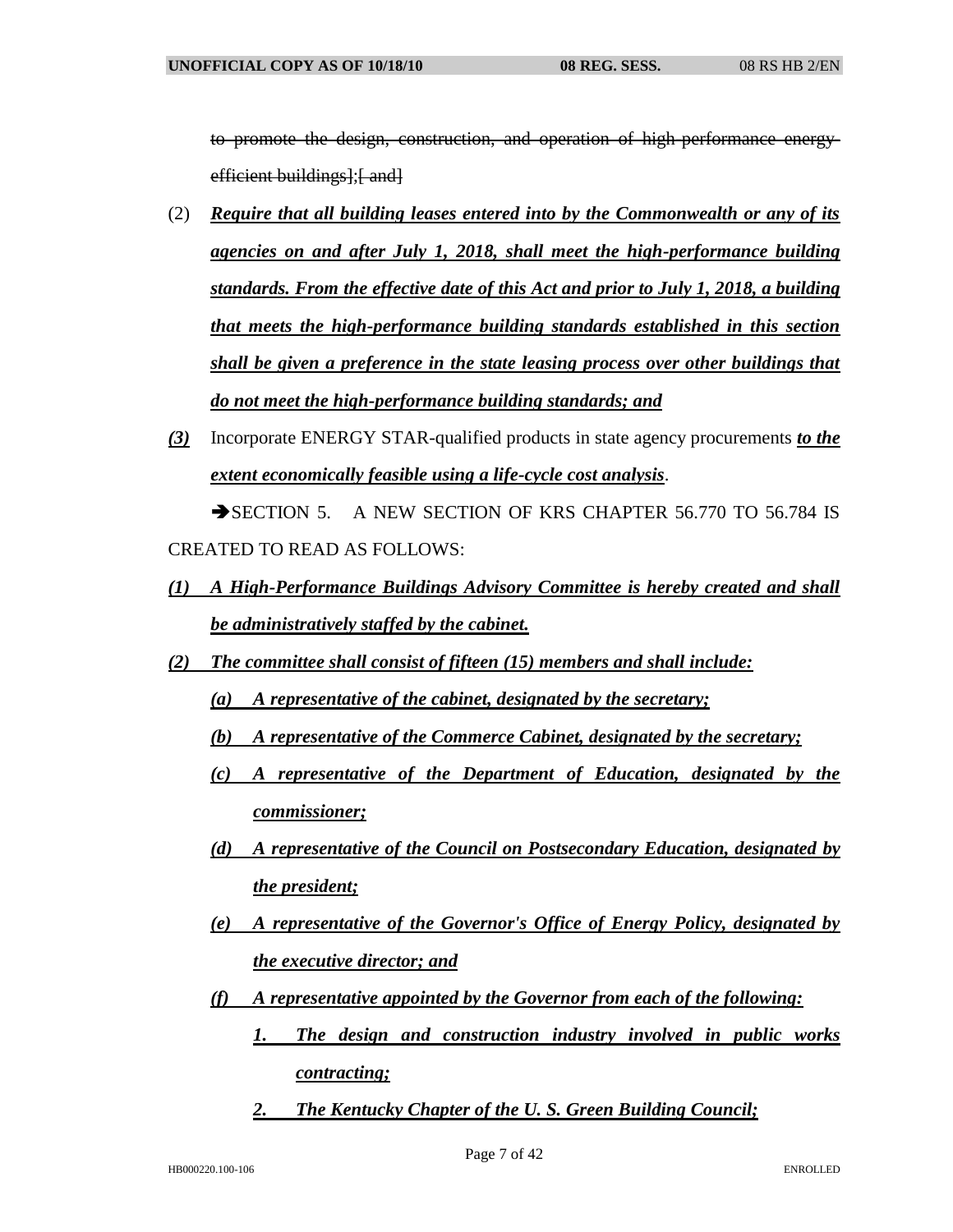- *3. The University of Kentucky College of Design;*
- *4. The Kentucky Forest Industries Association;*
- *5. The Kentucky Society of the American Institute of Architects;*
- *6. The American Society of Heating, Refrigerating, and Air-Conditioning Engineers; and*
- *7. The Home Builders Association of Kentucky;*
- *8. The Associated General Contractors of Kentucky;*
- *9. The West Kentucky Construction Association; and*
- *10. The Kentucky Manufactured Housing Institute.*
- *(3) The representative of the cabinet shall serve as the chairperson of the committee. All appointments shall be for a term of two (2) years. Committee members shall serve until their successors are appointed and shall be eligible for reappointment.*
- *(4) The committee shall meet at least monthly, or as convened by the chairperson.*
- *(5) The members of the committee shall receive reimbursement for the cost of travel to and from the meetings and any costs necessarily incurred in carrying out their duties.*
- *(6) The committee shall:*
	- *(a) Consult with architects, engineers, builders, energy and conservation organizations, and other interested stakeholders, and make recommendations to the cabinet regarding:*
		- *1. Standards and benchmarks developed under existing highperformance building programs, including the ENERGY STAR rating system, Green Globes rating system, and Leadership in Energy and Environmental Design (LEED) Green Building rating system; and*
		- *2. Standards and guidelines developed and adopted by the U.S. Green Building Council, the American Society of Heating,*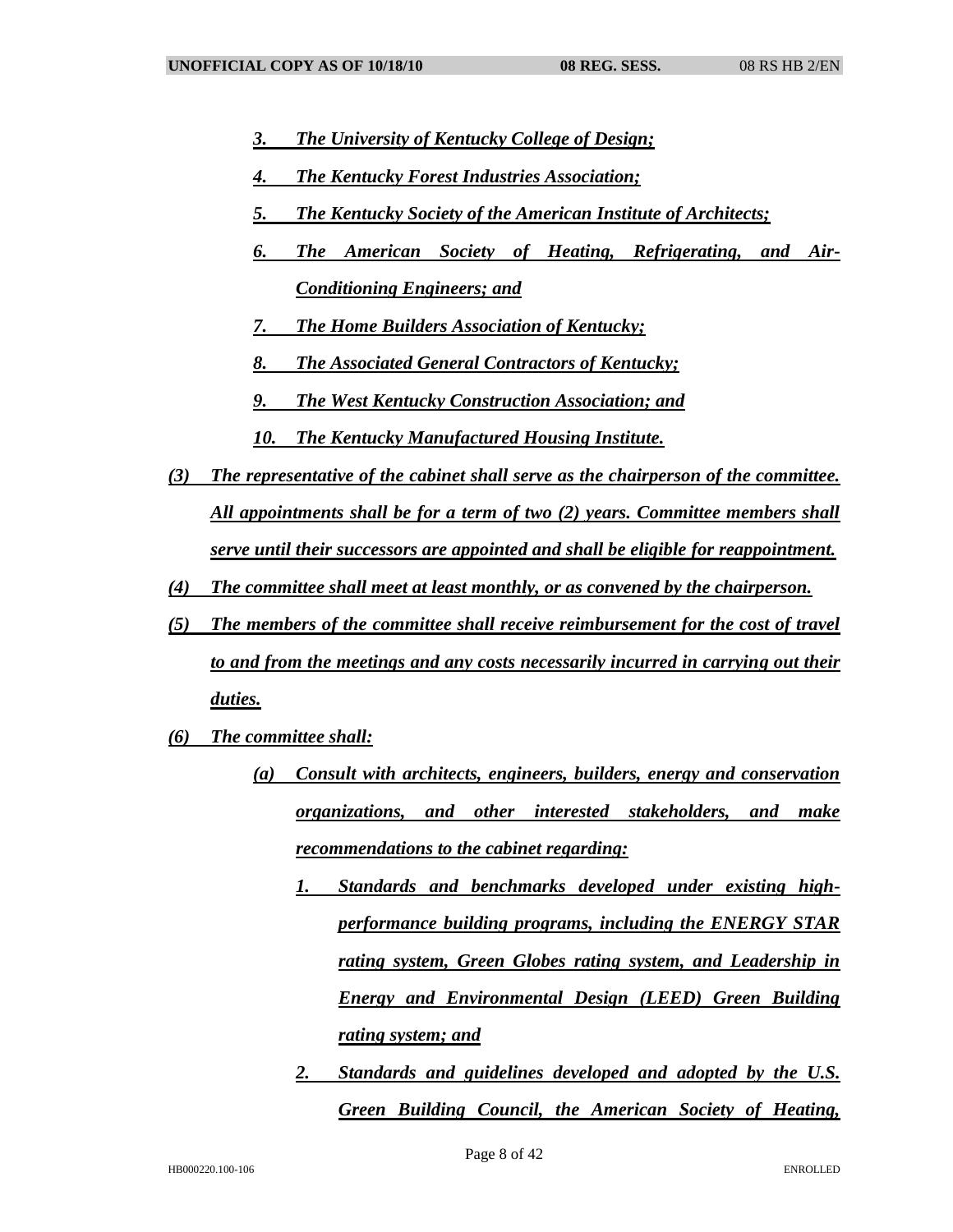*Refrigerating and Air-Conditioning Engineers, and the Illuminating Engineering Society of North America partnership concerning the design of sustainable buildings to balance environmental responsibility, resource efficiency, occupant comfort and well-being, and community sensitivity;*

- *(b) Assist the cabinet in the review of state building projects to ensure that building performance and efficiency are maximized to the extent economically feasible using a life-cycle cost analysis;*
- *(c) Assist the cabinet in developing a process of documentation of the attainment of high-performance building standards; and*
- *(d) Assist the cabinet in conducting an ongoing professional development program for state and local building designers, construction companies, school districts, building managers, and the general public on highperformance building design, construction, maintenance, and operation.*
- *(7) Prior to the implementation of KRS 56.770 to 56.784, the cabinet shall promulgate administrative regulations pursuant to KRS Chapter 13A necessary to implement this section. The cabinet shall consider the recommendations made by the High-Performance Buildings Advisory Committee pursuant to subsection (6) of this section and shall establish the criteria for the high-performance building standards and the benchmarks by which the high-performance building standards will be measured. At a minimum, the cabinet shall:*
	- *(a) Include the standards for site selection and management, water efficiency, energy conservation, waste reduction, material and resource use, and indoor air quality; and*
	- *(b) Require that each high-performance building be designed, constructed, or renovated so that it is capable of being rated as an ENERGY STAR building in accordance with the criteria and rating system adopted by the United*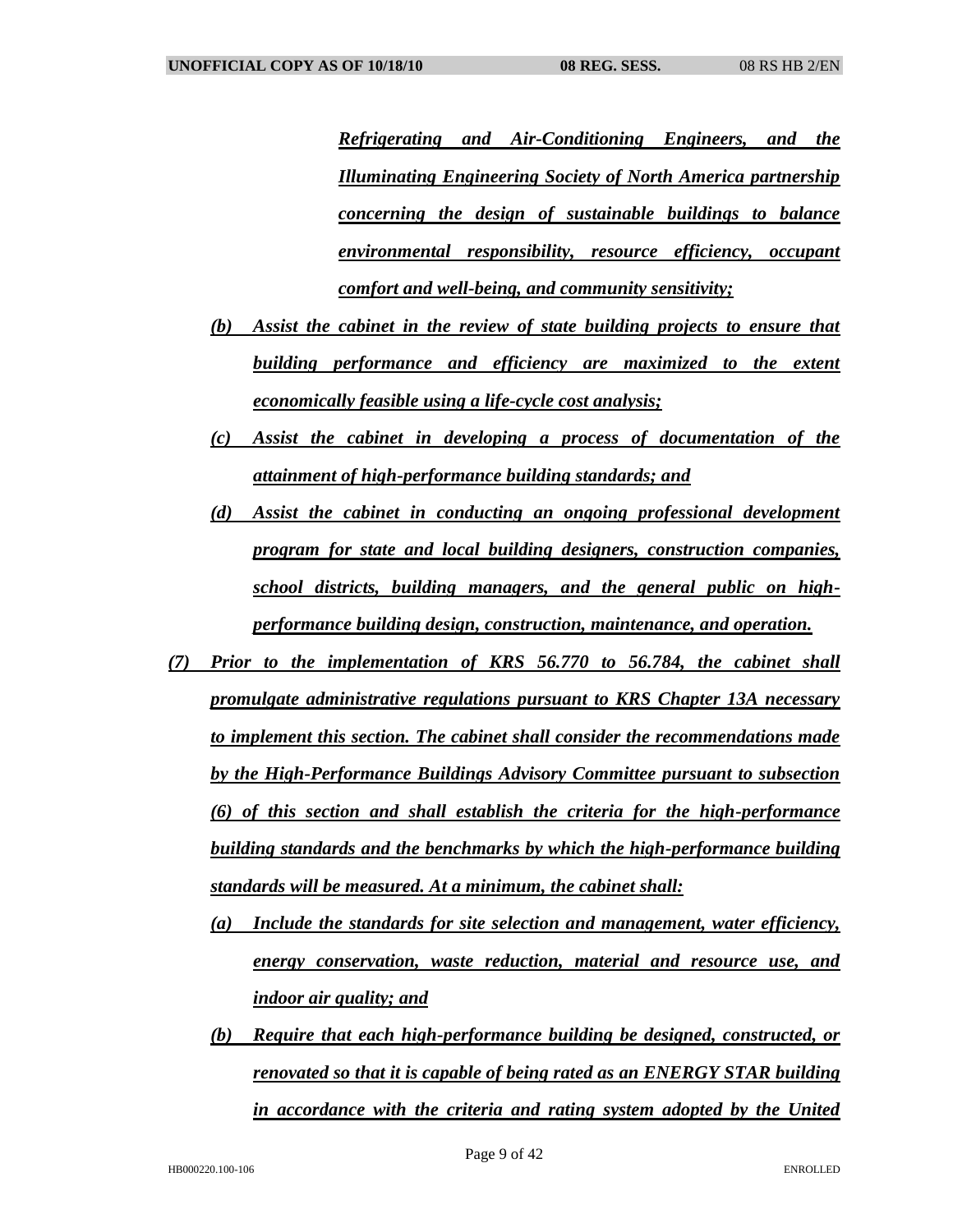*States Environmental Protection Agency and in effect at the time the building is designed or, in the case of leased buildings, at the time the lease is entered into on or after July 1, 2018.*

- *(8) In developing the criteria for the high-performance building standards, the cabinet shall consider and encourage the use of:*
	- *(a) Locally grown lumber from forest lands implementing sustainable practices established by the American Tree Farm System's Sustainable Forest Initiative or the Kentucky Forest Stewardship Program established under KRS 149.330 to 149.355;*
	- *(b) Building materials manufactured with recycled content within the Commonwealth; and*
	- *(c) Renewable energy sources.*

Section 6. KRS 56.776 is amended to read as follows:

The Finance and Administration cabinet, with the assistance of the Governor's Office of Energy Policy, shall institute an energy audit training program to identify energy saving techniques for state-owned building maintenance staff. Additional programs shall be developed to educate state employees and other building occupants on energy awareness and practices to reduce energy use in state-owned buildings. Local government employees may be included in training and educational programs.

Section 7. KRS 56.778 is amended to read as follows:

The Finance and Administration cabinet shall require persons submitting bids or plans for state-owned buildings to be constructed or substantially renovated after July 15, 1996, to include within those bids or plans life-cycle energy cost analyses. The cabinet shall consider those life-cycle cost analyses when evaluating competing bids or plans.

Section 8. KRS 56.782 is amended to read as follows:

The[ Finance and Administration] cabinet shall report on or before October 15*, 2008, and on or before every October 15 thereafter* in odd-numbered years to the Legislative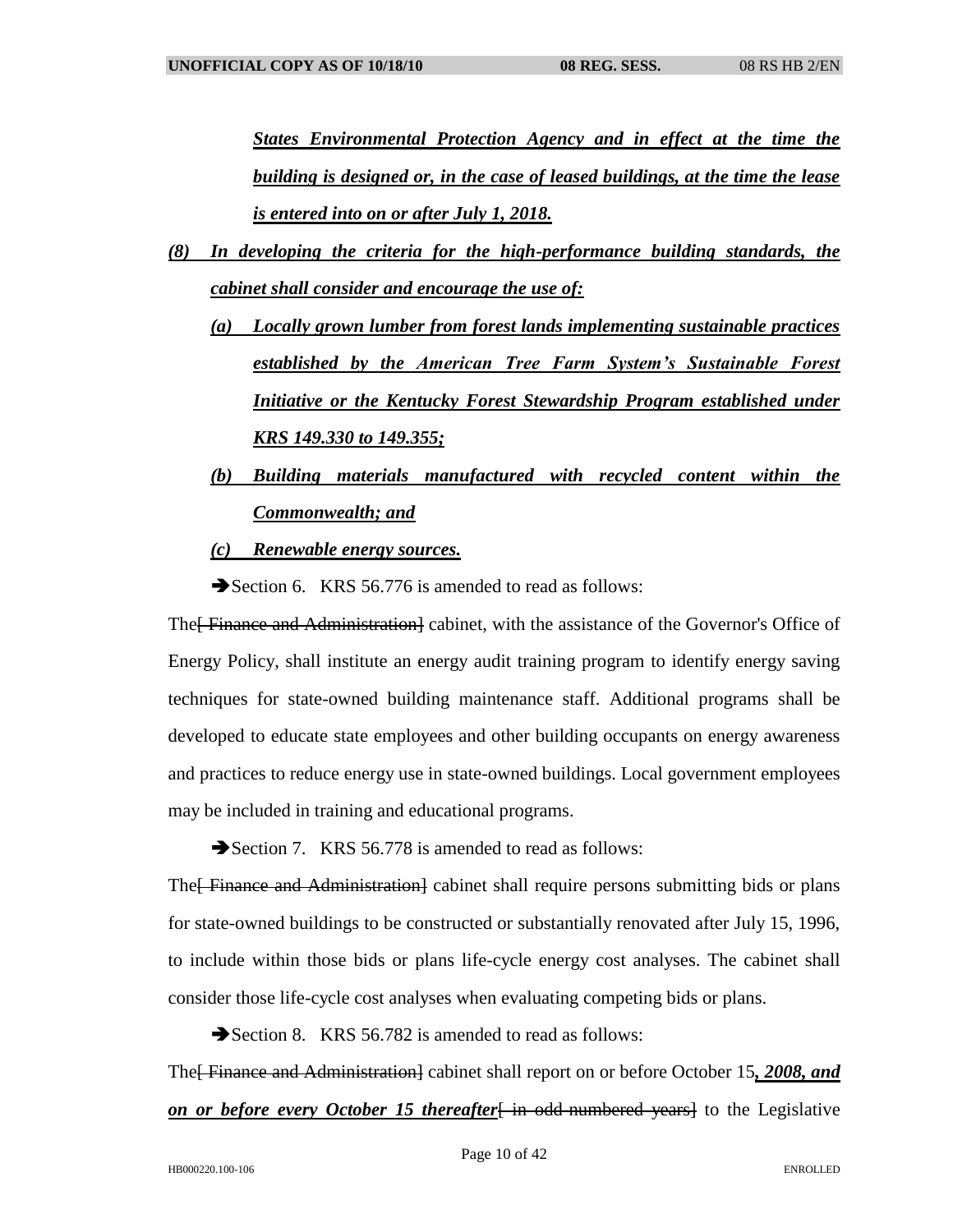Research Commission on progress made to maximize the use of energy-efficiency measures in state government. The Legislative Research Commission shall transmit the report to the appropriate interim joint committees and to the General Assembly when it convenes. The report shall include but not be limited to:

- (1) A summary of initiatives undertaken by the cabinet during the reporting period to promote adoption of low cost/no cost energy-efficiency measures, including employee training efforts;
- (2) A summary of energy-efficiency measures installed and energy improvements made during the reporting period;
- (3) Energy consumption and expenditure data for facilities owned or leased by state government and any documented savings made as a result of energy-efficiency measures and improvements;
- (4) Status report on *the number of*[efforts to assure] buildings newly constructed, renovated, or leased *in accordance with the high-performance building standards required under Section 5 of this Act and the amount of savings realized based upon a life-cycle cost analysis* [are energy-efficient];
- (5) Any efforts made during the reporting period to promote acquisition of energyefficient products pursuant to KRS 45A.045(12) *and the amount of savings expected to be realized in the first year of operation from the purchase of ENERGY STAR-qualified products pursuant to Section 4 of this Act*;
- (6) Any recommendations for future funding of energy improvements or other measures needed to assure energy efficiency in state government; and
- (7) Any improvements in energy efficiency planned or realized through the use of the LEED rating system, the Green Globes rating system, ENERGY STAR-qualified products, and guaranteed energy savings performance contracts.

Section 9. KRS 56.783 is amended to read as follows:

(1) A special fund in the State Treasury is hereby created which shall be known as the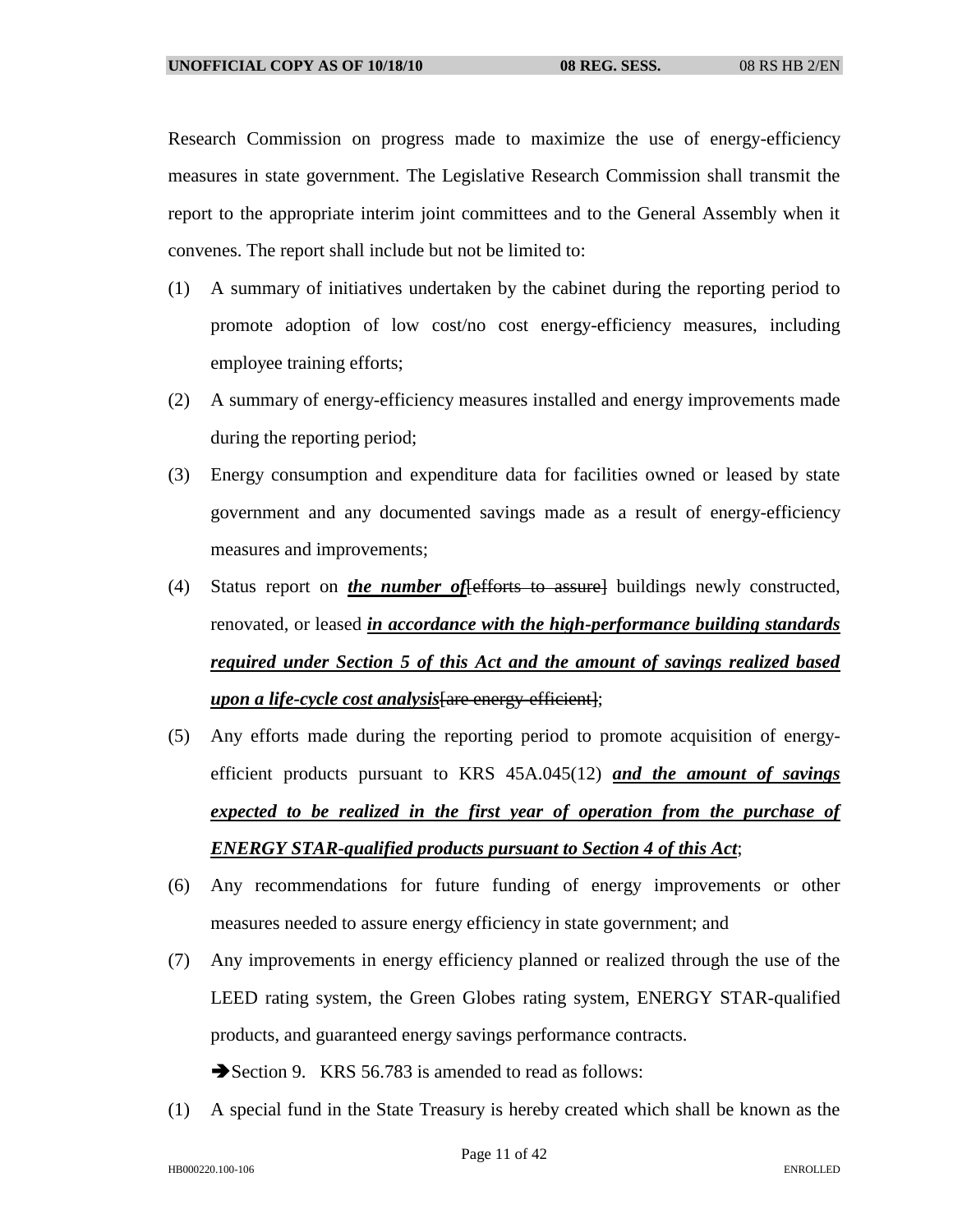energy efficiency in state government buildings revolving loan fund. The fund shall be used to provide financial assistance to state government agencies for the purposes of KRS 56.770 to 56.784.

- (2) The fund may receive state appropriations, gifts, grants, and federal funds and shall include earnings from the investment of moneys in the fund. Any fund balance at the close of the fiscal year shall not lapse but shall carry forward to the next fiscal year and shall remain available solely for the purposes of this section.
- (3) Administration of this fund shall be the responsibility of the[ Finance and Administration] cabinet. The cabinet shall establish terms and conditions for loans from the fund including the application and repayment process. The cabinet shall establish and implement fiscal controls and accounting periods for payments received and disbursements made by the fund and for fund balances at the beginning and end of each accounting period.
- (4) All repayments of loans made under this section shall be paid into the fund. Balances, or portions thereof, in the fund shall not revert to the general fund. Section 10. KRS 56.784 is amended to read as follows:
- (1) Each agency responsible for managing state-owned property shall review the utility usage of the property and shall cooperate with the Finance and Administration cabinet to determine which properties are good candidates for guaranteed energy savings performance contracts. The responsible agency is encouraged to implement guaranteed energy savings performance contracts where appropriate.
- (2) The Finance and Administration cabinet may implement the provisions of KRS 56.770 to 56.784 through the promulgation of administrative regulations pursuant to KRS Chapter 13A.
- (3) The secretary of the Finance and Administration cabinet shall promulgate administrative regulations in accordance with the provisions of KRS Chapter 13A establishing a process for procurement of energy savings performance contracts,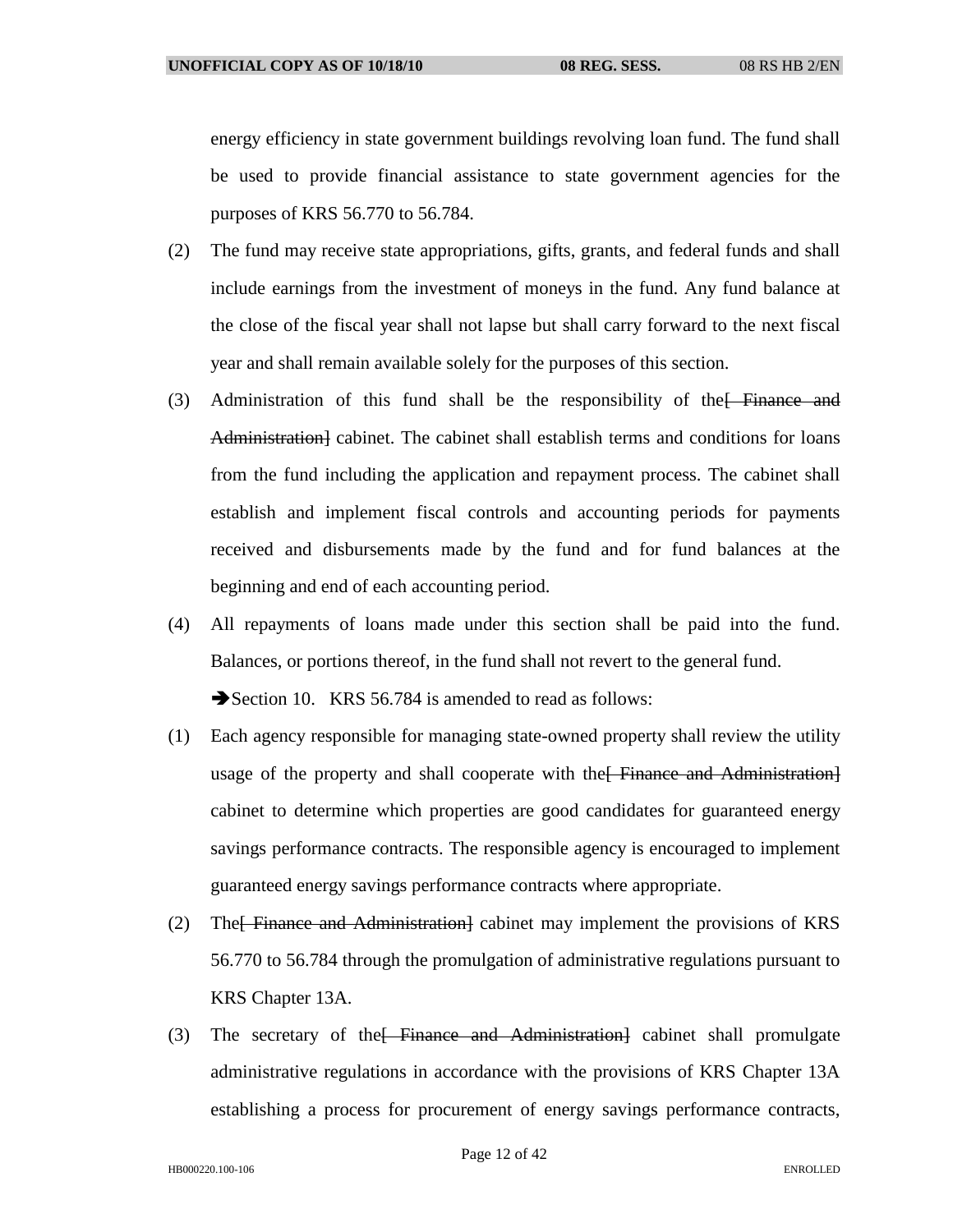including required contract language. The following entities shall adhere to these regulations when procuring services under a guaranteed energy savings performance contract:

- (a) Any governing body of a postsecondary institution that manages its capital construction program under KRS 164A.580; or
- (b) Any public corporation as defined by KRS 45.750(2)(c) or as created under the Kentucky Revised Statutes as a governmental agency and instrumentality of the Commonwealth that manages its capital construction program.
- (4) All state agencies, including those identified in subsection (3) of this section, shall submit proposed guaranteed energy savings performance contracts to the Office of Financial Management within the Office of the Controller for review and approval prior to contract execution.
- (5) The secretary shall report all authorized guaranteed energy savings performance contracts to the Capital Projects and Bond Oversight Committee for its review.

SECTION 11. A NEW SECTION OF KRS CHAPTER 141 IS CREATED TO READ AS FOLLOWS:

#### *As used in Sections 11 to 13 of this Act:*

- *(1) "Active solar space-heating system" means a system that:*
	- *(a) Consists of solar energy collectors that collect and absorb solar radiation combined with electric fans or pumps to transfer and distribute that solar heat;*
	- *(b) May include an energy storage space-heating system to provide heat when the sun is not shining; and*
	- *(c) Is installed by a certified installer;*
- *(2) "Certified installer" means an installer who has satisfied the professional certification standards established by the North American Board of Certified Energy Practitioners (NABCEP) and who has been certified as a NABCEP*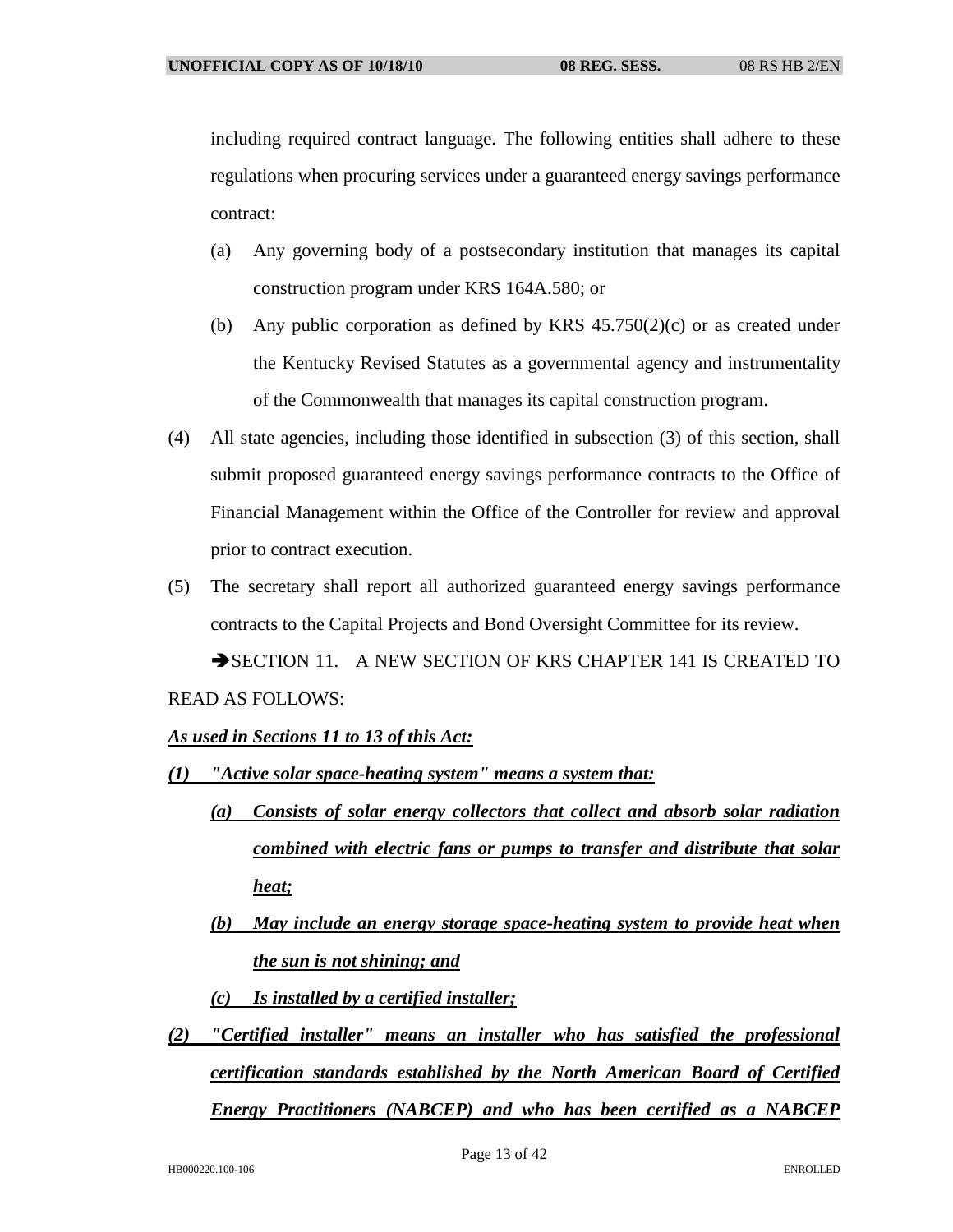*Certified Solar PV Installer or a NABCEP Certified Solar Thermal Installer;*

- *(3) "Combined active solar space-heating and water-heating system" means a system that meets the requirements of both an active solar space-heating system and a solar water-heating system and is installed by a certified installer;*
- *(4) "Commonwealth" means the Commonwealth of Kentucky;*
- *(5) "Dwelling unit" includes a manufactured home as defined in KRS 100.348;*
- *(6) "Energy-efficient interior lighting system" means an interior lighting system that meets the maximum reduction in lighting power density requirements for the federal energy efficient commercial building deduction under 26 U.S.C. sec. 179D, as in effect December 31, 2007;*
- *(7) "Energy-efficient heating, cooling, ventilation, or hot water system" means a heating, cooling, ventilation, or hot water system that meets the requirements for the federal energy-efficient commercial building deduction under 26 U.S.C. sec. 179D, as in effect December 31, 2007;*
- *(8) "Energy-efficient windows and storm doors" means windows and storm doors that are:*
	- *(a) ENERGY STAR-labeled; and*
	- *(b) Certified by the National Fenestration Rating Council as meeting the North-Central U.S. climate zone performance standards for U-factor (nonsolar heat conductance), solar heat gain coefficient, air leakage, visible-light transmittance, and condensation resistance;*

*(9) "ENERGY STAR" shall have the same meaning as in KRS 56.770;*

- *(10) "Installed cost" means the following, less any discounts, rebates, sales tax, installation-assistance credits, name-referral allowances, or other similar reductions:*
	- *(a) The purchase cost of equipment, components, and associated design; and (b) Labor costs properly allocable to the on-site preparation, assembly, and*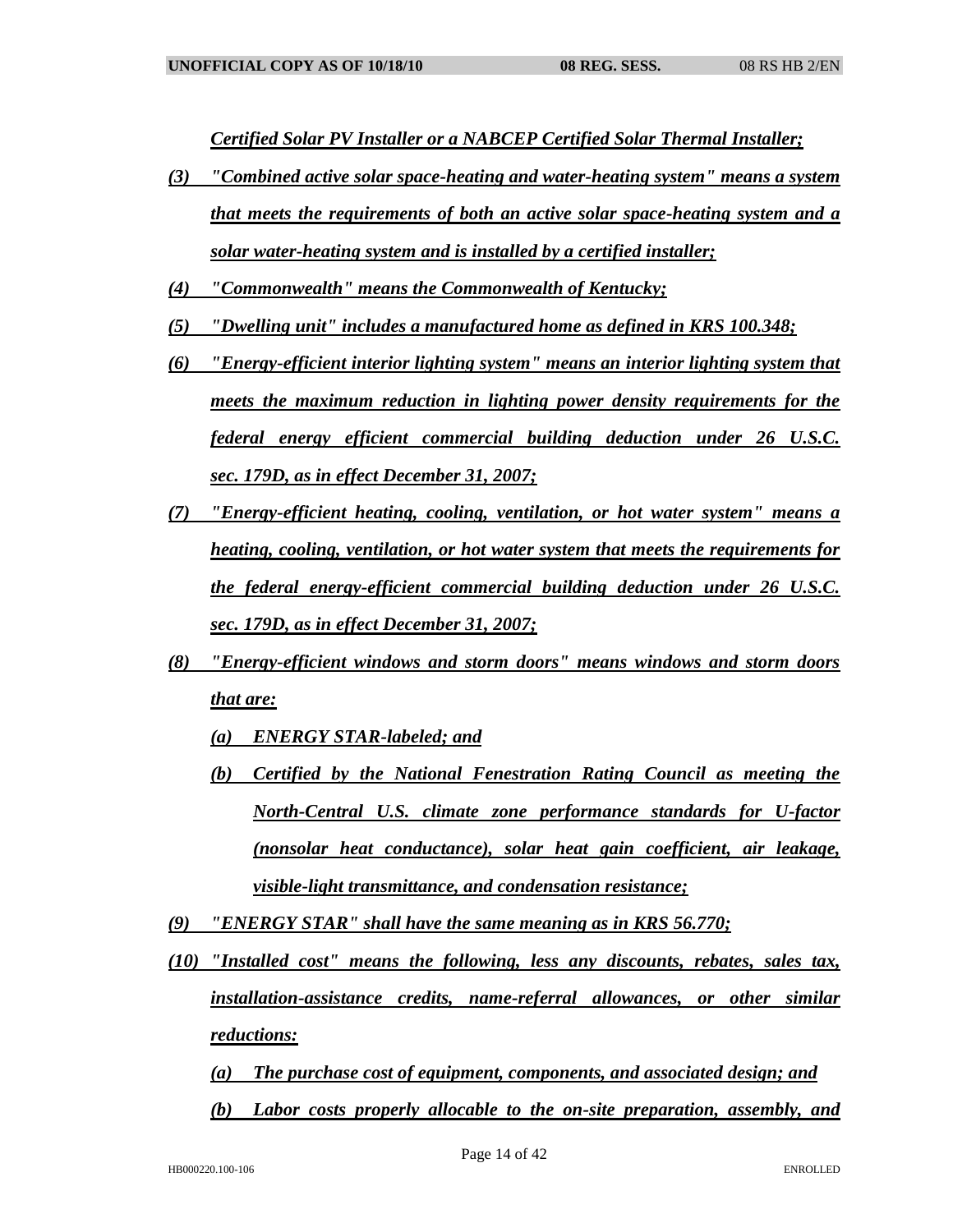*original installation of the property, including piping or wiring to interconnect such property to the dwelling unit or commercial property;*

- *(11) "Passive solar space-heating system" means a system that:*
	- *(a) Takes advantage of the warmth of the sun through the use of design features such as large south-facing windows and materials in the floors or walls that absorb warmth during the day and release that warmth at night;*
	- *(b) Includes one (1) or more of the following designs:*
		- *1. Direct gain which stores and slowly releases heat energy collected from the sun shining directly into the building and warming materials such as tile or concrete;*
		- *2. Indirect gain which uses materials that are located between the sun and the living space such as a wall to hold, store, and release heat; or*
		- *3. Isolated gain which collects warmer air from an area that is remote from the living space, such as a sunroom attached to a house, and the warmer air flows naturally to the rest of the house; and*
	- *(c) Meets the guidelines and technical requirements for passive solar design established by administrative regulation pursuant to subsection (7) of Section 12 of this Act;*
- *(12) "Qualified energy property" means the following property that meets the performance, quality, and certification standards of and that would have been eligible for the federal tax credit for residential energy property expenditures under 26 U.S.C. sec. 25C, as it existed on December 31, 2007: (a) An electric heat pump water heater;*
	- *(b) An electric heat pump;*
	- *(c) A closed loop geothermal heat pump;*
	- *(d) An open loop geothermal heat pump;*
	- *(e) A direct expansion (DX) geothermal heat pump;*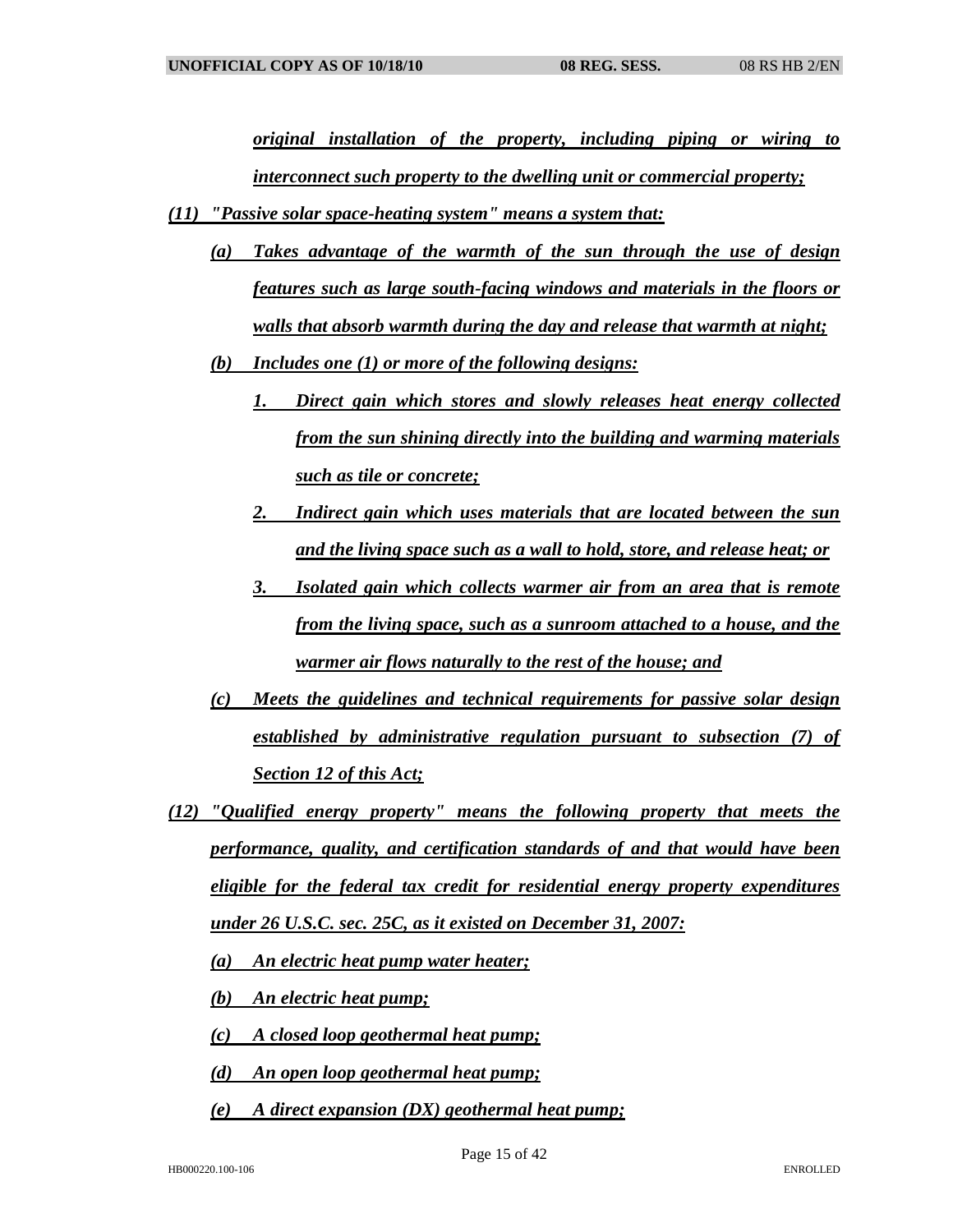- *(f) A central air conditioner;*
- *(g) A natural gas, propane, or oil furnace or hot water heater;*
- *(h) A hot water boiler including outdoor wood-fired boiler units; or*
- *(i) An advanced main air circulating fan;*
- *(13) "Solar photovoltaic system" means a system for electricity generation that:*
	- *(a) Includes solar photovoltaic panels, structural attachments, electrical wiring, inverters for converting direct current output to alternating current, and appropriate controls and safety measures for output monitoring;*
	- *(b) Meets the requirements of Article 690 of the National Electrical Code;*
	- *(c) Uses solar photovoltaic panels and inverters that are rated and listed by Underwriters Laboratories; and*
	- *(d) Is installed by a certified installer;*
- *(14) "Solar water-heating system" means a system that:*
	- *(a) Uses solar-thermal energy to heat water;*
	- *(b) 1. Is an indirect pressurized glycol system that uses propylene glycol; or* 
		- *2. Is an indirect drainback system that uses distilled water or propylene glycol;*
	- *(c) Uses OG-100 solar thermal collectors that are:*
		- *1. Certified by the Solar Rating and Certification Corporation; and*
		- *2. Covered by a manufacturer's warranty of not less than five (5) years;*
	- *(d) Is installed by a certified installer; and*
	- *(e) Is warranted by the certified installer for a period of not less than two (2) years;*
- *(15) "Upgraded insulation" means insulation with the following R-value ratings: (a) Attic insulation rated R-38 or higher;*
	- *(b) Exterior wall, crawl space, and basement exterior wall insulation rated R-13 or higher; and*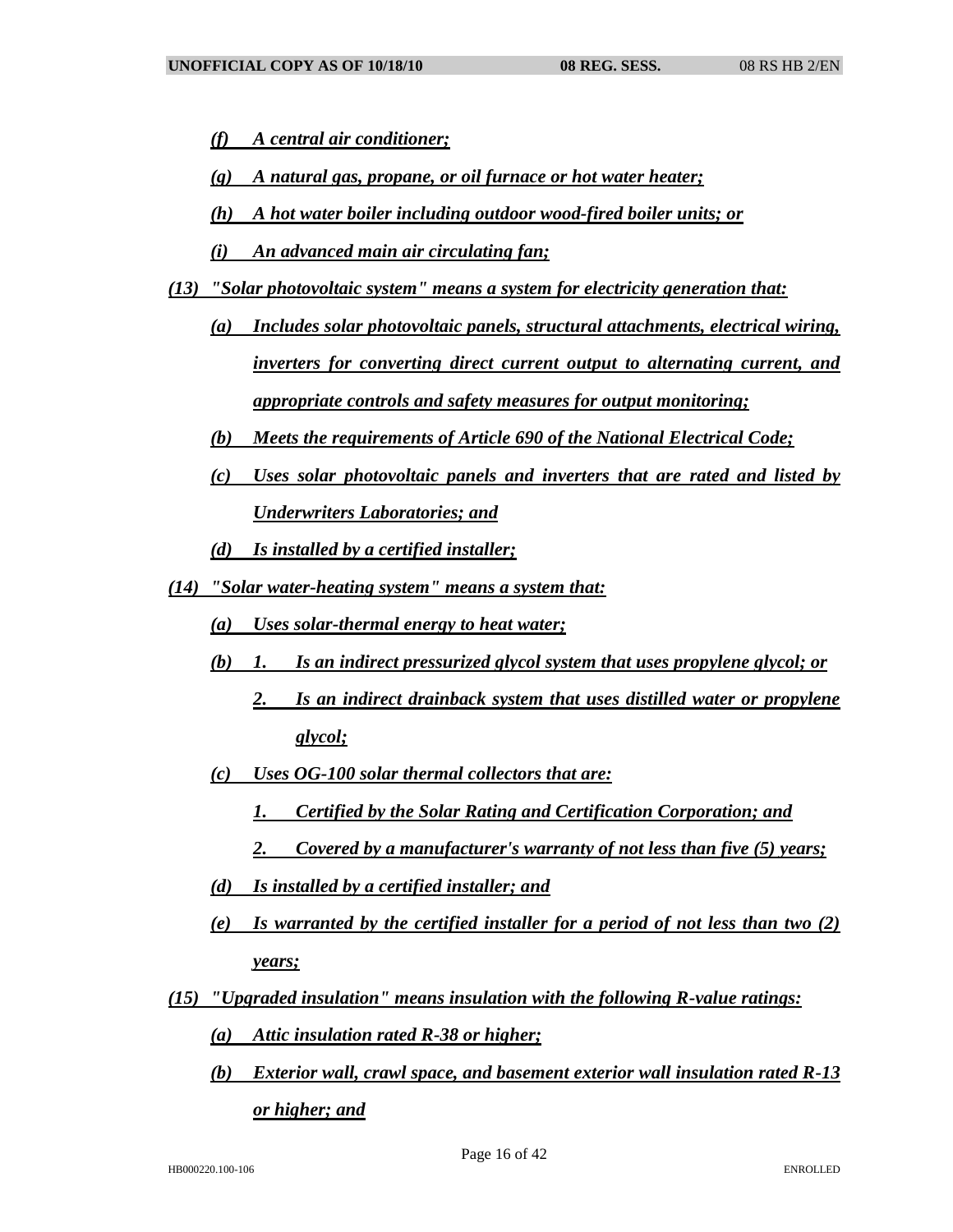*(c) Floor insulation rated R-19 or higher; and*

- *(16) "Wind turbine" or "wind machine" means a turbine or machine used for generating electricity that:*
	- *(a) Is certified as meeting the United States Wind Industry Consensus Standards developed by the American Wind Energy Association in partnership with the United States Department of Energy;*
	- *(b) Is covered by a manufacturer's warranty of not less than five (5) years;*
	- *(c) Is in compliance with all relevant building codes, height restriction variances, other special code requirements, and zoning ordinances;*
	- *(d) Has been installed in accordance with all building codes and all permits were received prior to the start of construction and installation;*
	- *(e) Is in compliance with all applicable Federal Aviation Administration regulations;*
	- *(f) Meets all requirements of Article 705 of the National Electrical Code for electrical components and installations; and*

*(g) Is rated and listed by Underwriters Laboratories.*

SECTION 12. A NEW SECTION OF KRS CHAPTER 141 IS CREATED TO READ AS FOLLOWS:

- *(1) (a) For taxable periods beginning after December 31, 2008, and beginning before January 1, 2016, there is hereby created a nonrefundable credit against the tax imposed under KRS 141.020 or 141.040, and KRS 141.0401, with the ordering of credits as provided in Section 14 of this Act. The credit shall apply if one (1) or more of the items listed in paragraph (b) of this subsection is installed during the taxable year in a dwelling unit located in the Commonwealth that is owned by the taxpayer and used by the taxpayer as:*
	- *1. The taxpayer's principal place of residence; or*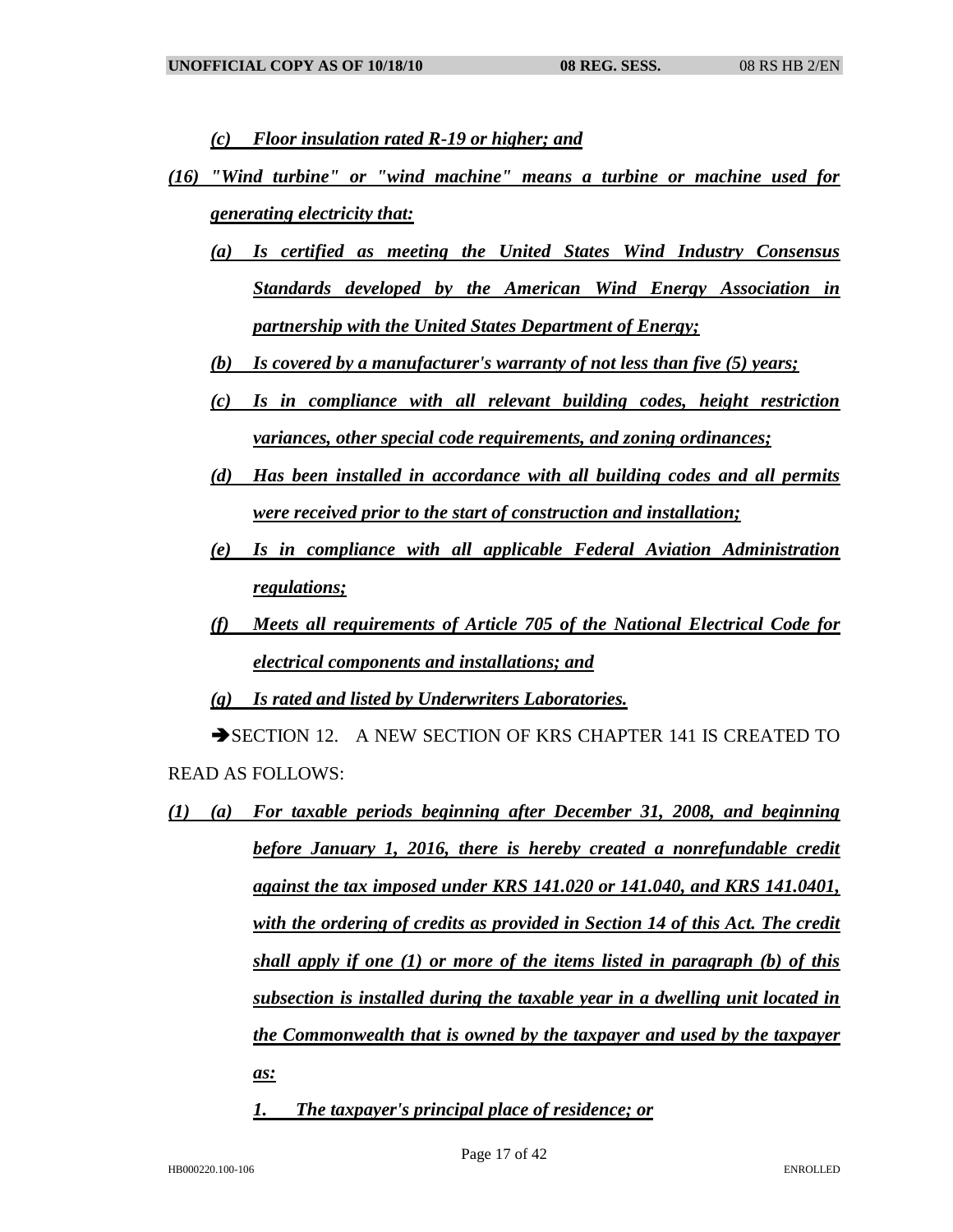- *2. A single-family or multifamily residential rental unit.*
- *(b) The tax credit shall equal thirty percent (30%) of the installed costs of:*
	- *1. Upgraded insulation, not to exceed one hundred dollars (\$100);*
	- *2. Energy-efficient windows and storm doors, not to exceed two hundred fifty dollars (\$250); or*
	- *3. Qualified energy property, not to exceed two hundred fifty dollars (\$250).*
- *(c) In no case shall the total credits provided under this subsection exceed five hundred dollars (\$500) per taxpayer.*
- *(2) (a) For taxable years beginning after December 31, 2008, and beginning before January 1, 2016, there is hereby created a nonrefundable credit against the tax imposed under KRS 141.020 or 141.040, and KRS 141.0401, with the ordering of credits as provided in Section 14 of this Act, if one (1) or more of the items listed in paragraph (b) of this subsection is installed during the taxable year on a dwelling unit located in the Commonwealth, or on property located in the Commonwealth that is owned and used by the taxpayer as commercial property.*
	- *(b) The tax credit shall equal:*
		- *1. Thirty percent (30%) of the installed costs of:*
			- *a. An active solar space-heating system;*
			- *b. A passive solar space-heating system;*
			- *c. A combined active solar space-heating and water-heating system;*
			- *d. A solar water-heating system; and*
			- *e. A wind turbine or wind machine; or*
		- *2. Three dollars (\$3) per watt direct current (DC) of rated capacity of a solar photovoltaic system.*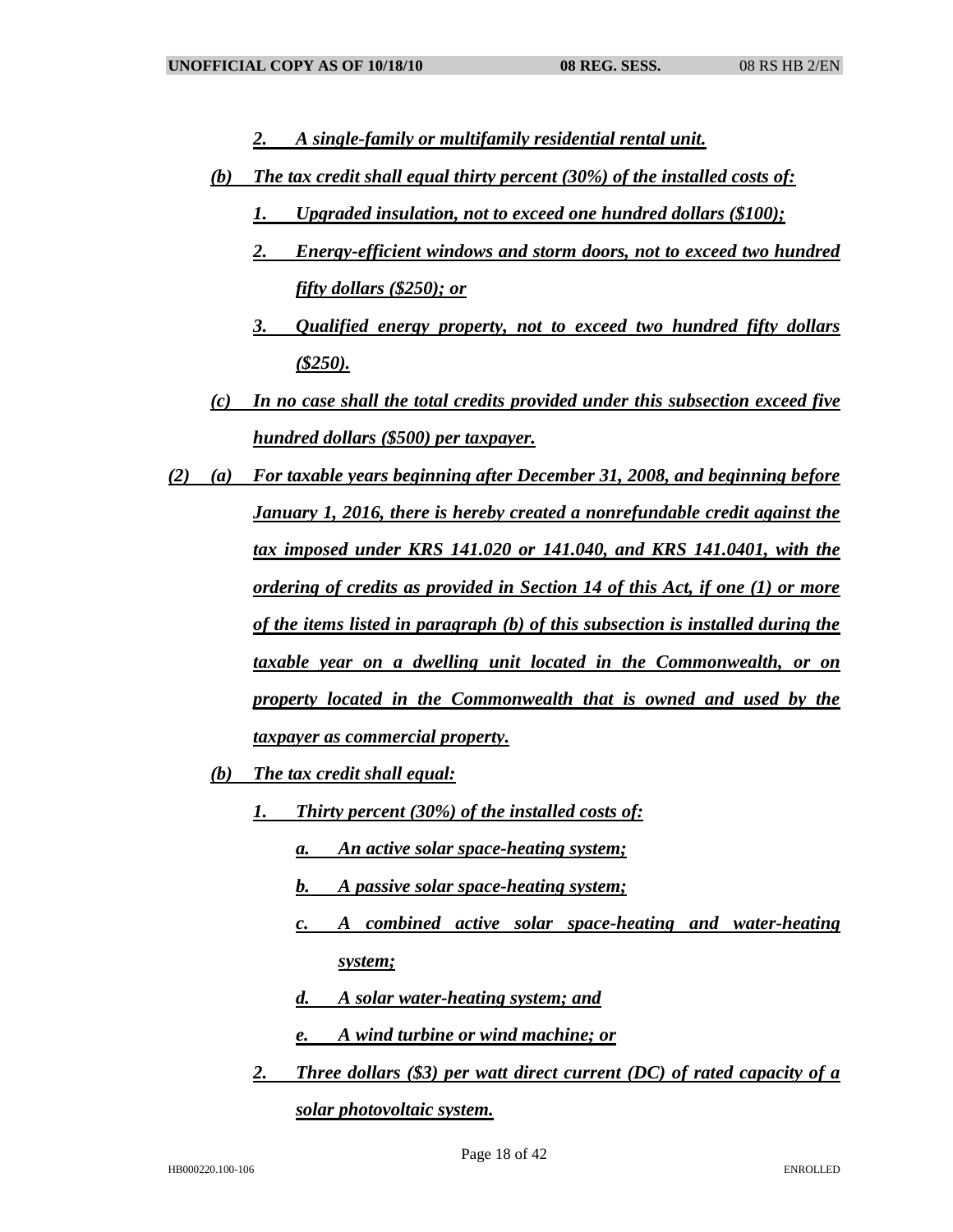- *(c) In no case shall the total tax credits provided in this subsection exceed:*
	- *1. Five hundred dollars (\$500) per taxpayer if installed on a dwelling unit located in the Commonwealth that is owned by the taxpayer and used by the taxpayer as:*
		- *a. The taxpayer's principal place of residence; or*
		- *b. A single-family residential rental unit; or*
	- *2. One thousand dollars (\$1,000) per taxpayer if installed on property located in the Commonwealth that is owned and used by the taxpayer as:*
		- *a. A multifamily residential rental unit; or*

*b. Commercial property;*

- *(3) (a) For taxable years beginning after December 31, 2008, and beginning before January 1, 2016, there is hereby created a nonrefundable credit against the tax imposed under KRS 141.020 or 141.040, and KRS 141.0401, with the ordering of credits as provided in Section 14 of this Act, if one (1) or more of the following is installed during the taxable year on property located in the Commonwealth that is owned and used by the taxpayer as commercial property:*
	- *1. An energy-efficient interior lighting system; and*
	- *2. An energy-efficient heating, cooling, ventilation, or hot water system.*
	- *(b) The tax credit shall equal to thirty percent (30%) of the installed costs of:*
		- *1. An energy-efficient interior lighting system, not to exceed five hundred dollars (\$500) per taxpayer; and*
		- *2. An energy-efficient heating, cooling, ventilation, or hot water system, not to exceed five hundred dollars (\$500) per taxpayer.*
	- *(c) In no case shall the total tax credits provided in this subsection exceed one thousand dollars (\$1,000) per taxpayer.*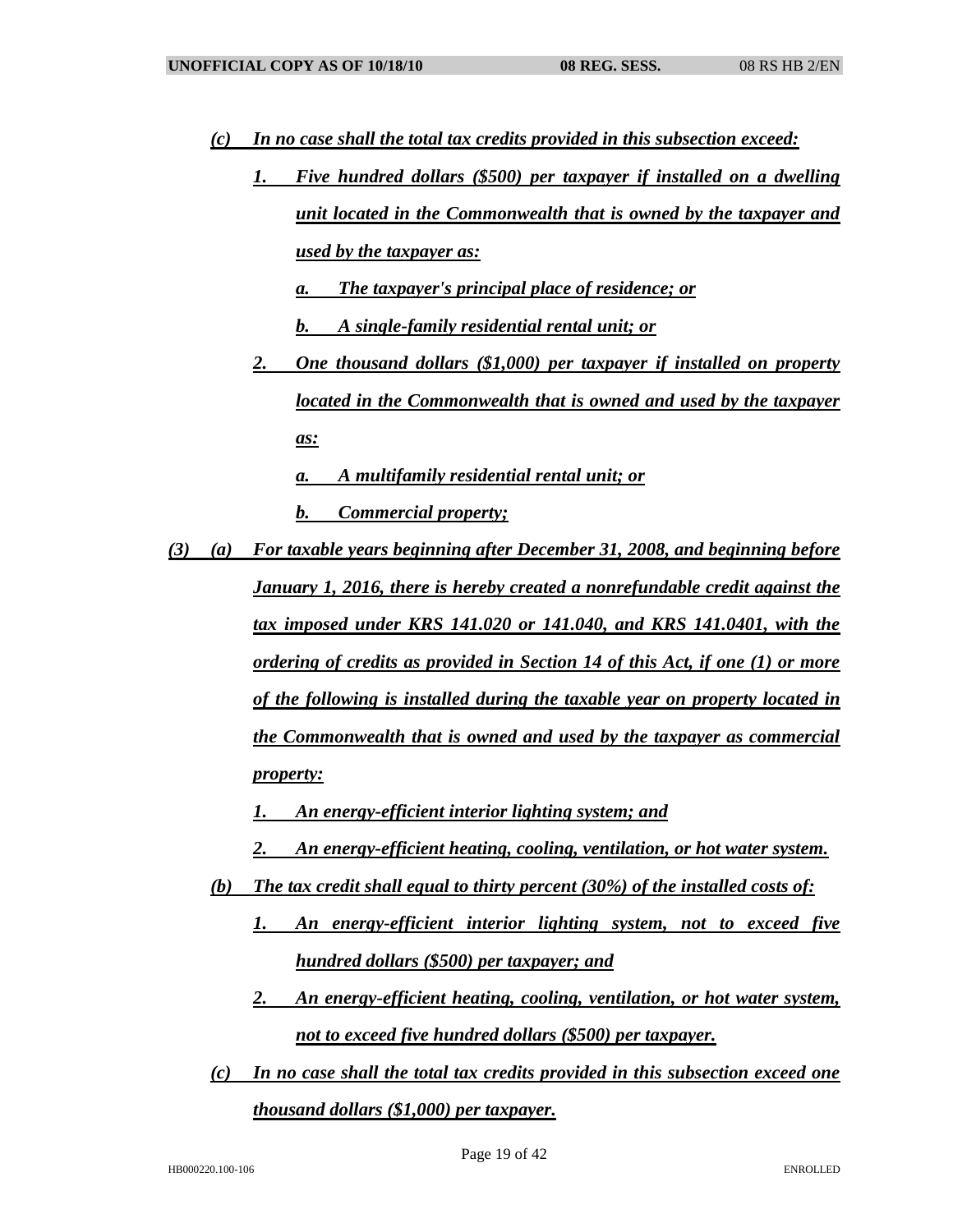- *(d) For purposes of the tax credit provided by this subsection, "commercial property" shall not include single-family or multifamily residential units.*
- *(4) The tax credits provided under this section shall apply in the tax year in which the installation is completed. If the credit cannot be taken in full in the year in which the installation is completed, the tax credit may be carried forward one (1) year.*
- *(5) The department may request copies of invoices, purchase receipts, installation contracts, proof of installer's NABCEP certification, and any other information that the department determines necessary to verify credits taken.*
- *(6) If the taxpayer has taken the ENERGY STAR home or the ENERGY STAR manufactured home tax credit provided under Section 13 of this Act, the tax credits provided under this section shall not apply.*
- *(7) The department shall establish, by administrative regulation, the guidelines and technical requirements for items that are eligible for the tax credits provided under subsection (2) of this section, including but not limited to requirements for capacity, siting, plumbing, collector mountings, and pressurization. The department shall enlist the assistance, cooperation, and recommendations of the Governor's Office of Energy Policy and the Kentucky Pollution Prevention Center at the University of Louisville in determining those guidelines and technical requirements and may enlist their assistance in evaluating the eligibility of credits taken under this section.*
- *(8) On or before December 1, 2010, and on or before every December 1 thereafter, the department shall report to the Legislative Research Commission the total number and gross amount of each type of tax credit claimed on returns processed during the fiscal year ending prior to the December reporting date.*

SECTION 13. A NEW SECTION OF KRS CHAPTER 141 IS CREATED TO READ AS FOLLOWS: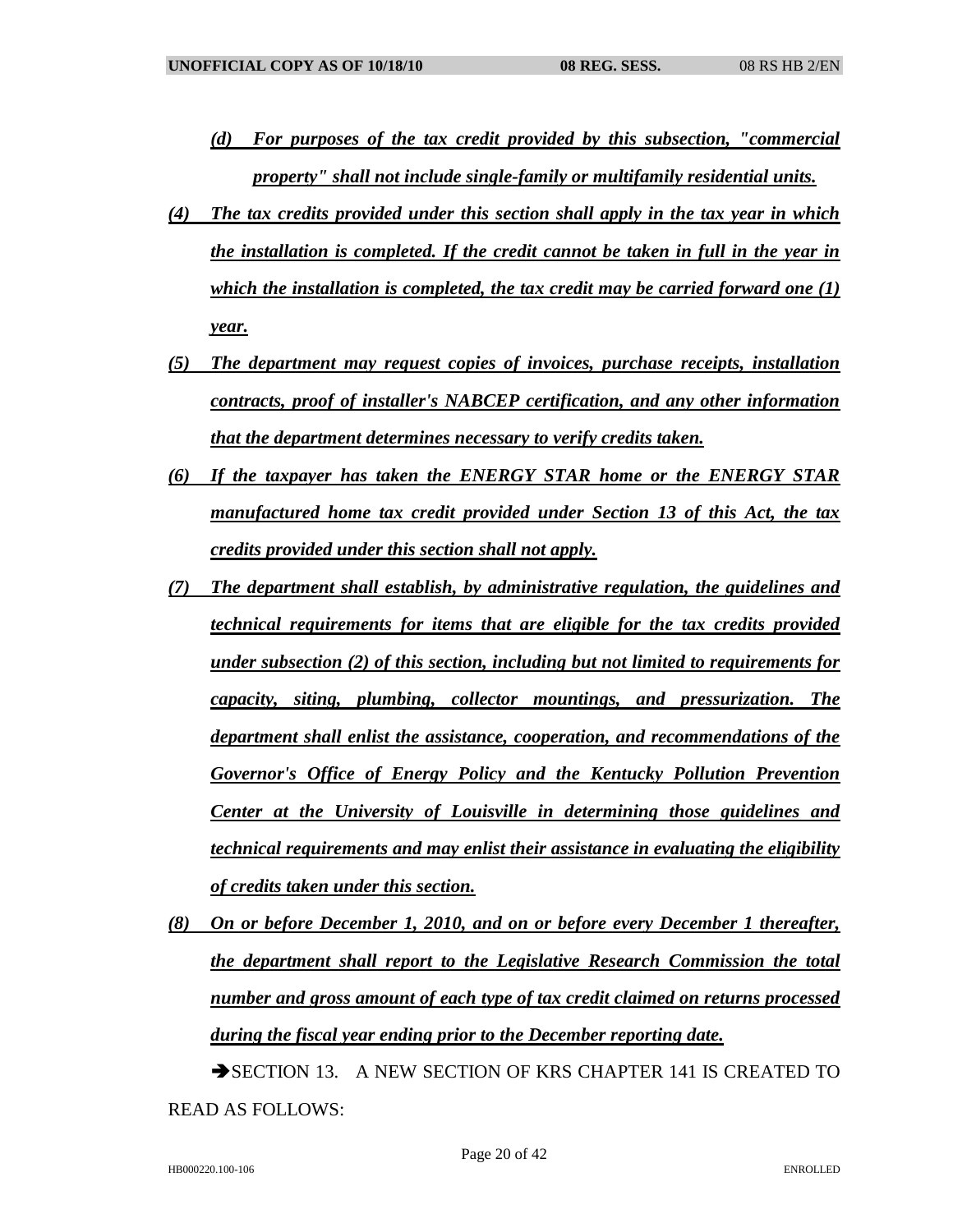- *(1) As used in this section:*
	- *(a) "ENERGY STAR home" means any single-family residence that qualifies for and receives the ENERGY STAR label under the ENERGY STAR Program administered by the United States Environmental Protection Agency; and*
	- *(b) "ENERGY STAR manufactured home" means a manufactured home as defined in KRS 100.348 that meets the ENERGY STAR label under the ENERGY STAR Program administered by the United States Environmental Protection Agency.*
- *(2) For taxable years beginning after December 31, 2008, and before January 1, 2016, there is hereby created a nonrefundable credit against the tax imposed by KRS 141.040, and KRS 141.0401, with the ordering of credits as provided in Section 14 of this Act if a taxpayer:*
	- *(a) Builds a new ENERGY STAR home located in the Commonwealth for use as a principal place of residence; or*
	- *(b) Sells a new ENERGY STAR manufactured home to a buyer who uses that home as a principal place of residence in the Commonwealth.*
- *(3) The tax credit shall equal:*
	- *(a) Eight hundred dollars (\$800) if the taxpayer builds an ENERGY STAR home; or*
	- *(b) Four hundred dollars (\$400) if the taxpayer sells an ENERGY STAR manufactured home.*
- *(4) The tax credit provided under this section shall apply in the tax year in which the taxpayer completes construction of the ENERGY STAR home or sells the ENERGY STAR manufactured home.*
- *(5) The tax credit provided in this section shall not apply if:*
	- *(a) The tax credit has been previously taken by another taxpayer on the same*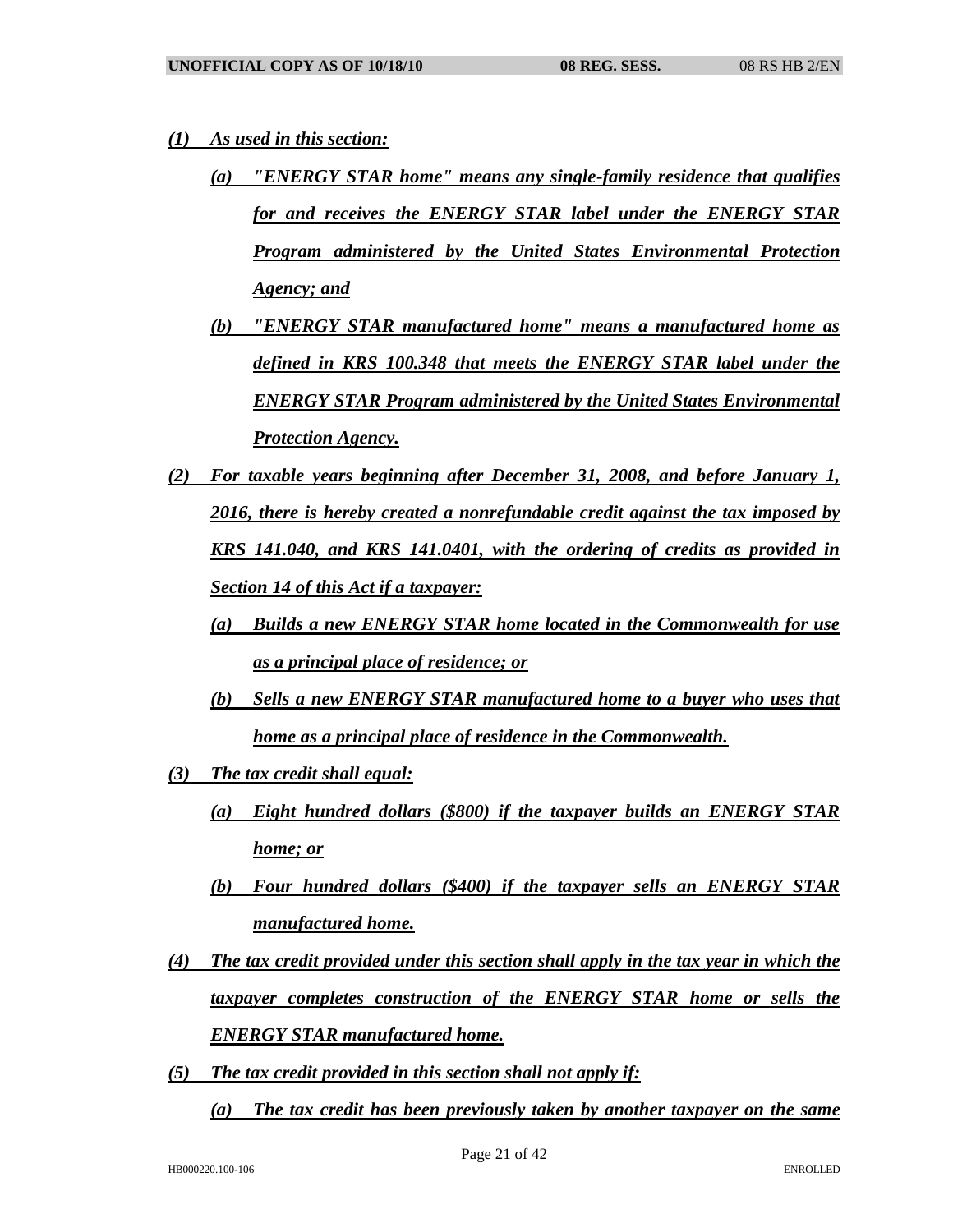*ENERGY STAR home or ENERGY STAR manufactured home; or*

- *(b) The taxpayer has taken the energy efficiency tax credits provided in Section 12 of this Act.*
- *(6) The department may request verification of the ENERGY STAR label placed on the home, documentation that the buyer is using the home as a principal place of residence, and any other information that the department determines is necessary to verify the tax credits taken.*
- *(7) On or before December 1, 2010, and on or before every December 1 thereafter, the department shall report to the Legislative Research Commission the total number and gross amount of each type of credit claimed on returns processed during the fiscal year ending prior to the December reporting period.*

Section 14. KRS 141.0205 is amended to read as follows:

If a taxpayer is entitled to more than one (1) of the tax credits allowed against the tax imposed by KRS 141.020, 141.040, and 141.0401, the priority of application and use of the credits shall be determined as follows:

- (1) The nonrefundable business incentive credits against the tax imposed by KRS 141.020 shall be taken in the following order:
	- (a) 1. For taxable years beginning after December 31, 2004, and before January 1, 2007, the corporation income tax credit permitted by KRS 141.420(3)(a);
		- 2. For taxable years beginning after December 31, 2006, the limited liability entity tax credit permitted by KRS 141.0401;
	- (b) The economic development credits computed under KRS 141.347, 141.400, 141.401, 141.402, 141.403, 141.407, 141.415, 154.12-2088, and 154.27-080;
	- (c) The certified rehabilitation credit permitted by KRS 171.397;
	- (d) The health insurance credit permitted by KRS 141.062;
	- (e) The tax paid to other states credit permitted by KRS 141.070;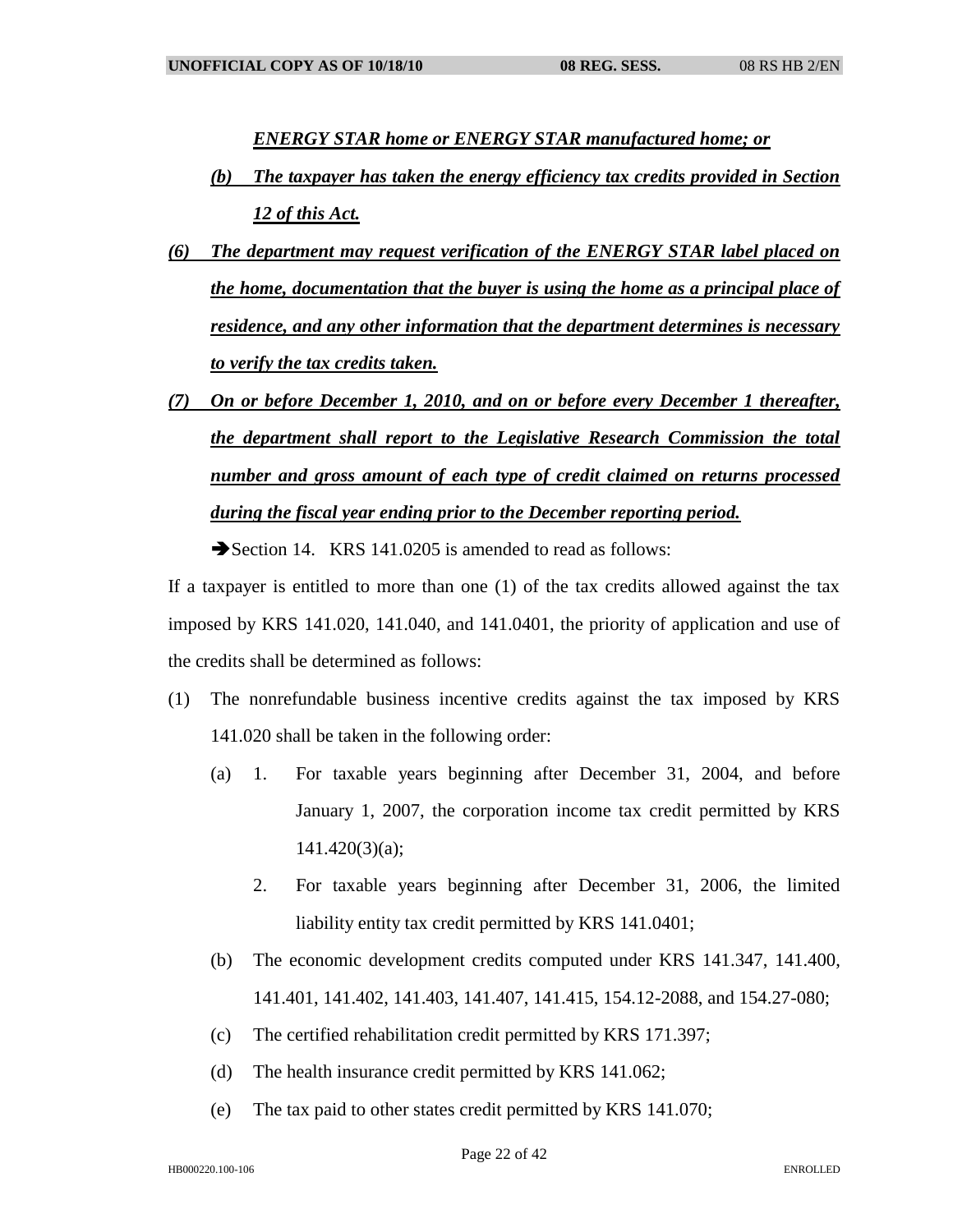- (f) The credit for hiring the unemployed permitted by KRS 141.065;
- (g) The recycling or composting equipment credit permitted by KRS 141.390;
- (h) The tax credit for cash contributions in investment funds permitted by KRS 154.20-263 in effect prior to July 15, 2002, and the credit permitted by KRS 154.20-258;
- (i) The coal incentive credit permitted under KRS 141.0405;
- (j) The research facilities credit permitted under KRS 141.395;
- (k) The employer GED incentive credit permitted under KRS 151B.127;
- (l) The voluntary environmental remediation credit permitted by KRS 141.418;
- (m) The biodiesel and renewable diesel credit permitted by KRS 141.423;
- (n) The environmental stewardship credit permitted by KRS 154.48-025;
- (o) The clean coal incentive credit permitted by KRS 141.428;
- (p) The ethanol credit permitted by KRS  $141.4242$ ; [and]
- (q) The cellulosic ethanol credit permitted by KRS 141.4244*;*

#### *(r) The energy efficiency credits permitted by Section 12 of this Act; and*

# *(s) The ENERGY STAR home or ENERGY STAR manufactured home credit permitted by Section 13 of this Act*.

- (2) After the application of the nonrefundable credits in subsection (1) of this section, the nonrefundable personal tax credits against the tax imposed by KRS 141.020 shall be taken in the following order:
	- (a) The individual credits permitted by KRS 141.020(3);
	- (b) The credit permitted by KRS 141.066;
	- (c) The tuition credit permitted by KRS 141.069; and
	- (d) The household and dependent care credit permitted by KRS 141.067.
- (3) After the application of the nonrefundable credits provided for in subsection (2) of this section, the refundable credits against the tax imposed by KRS 141.020 shall be taken in the following order: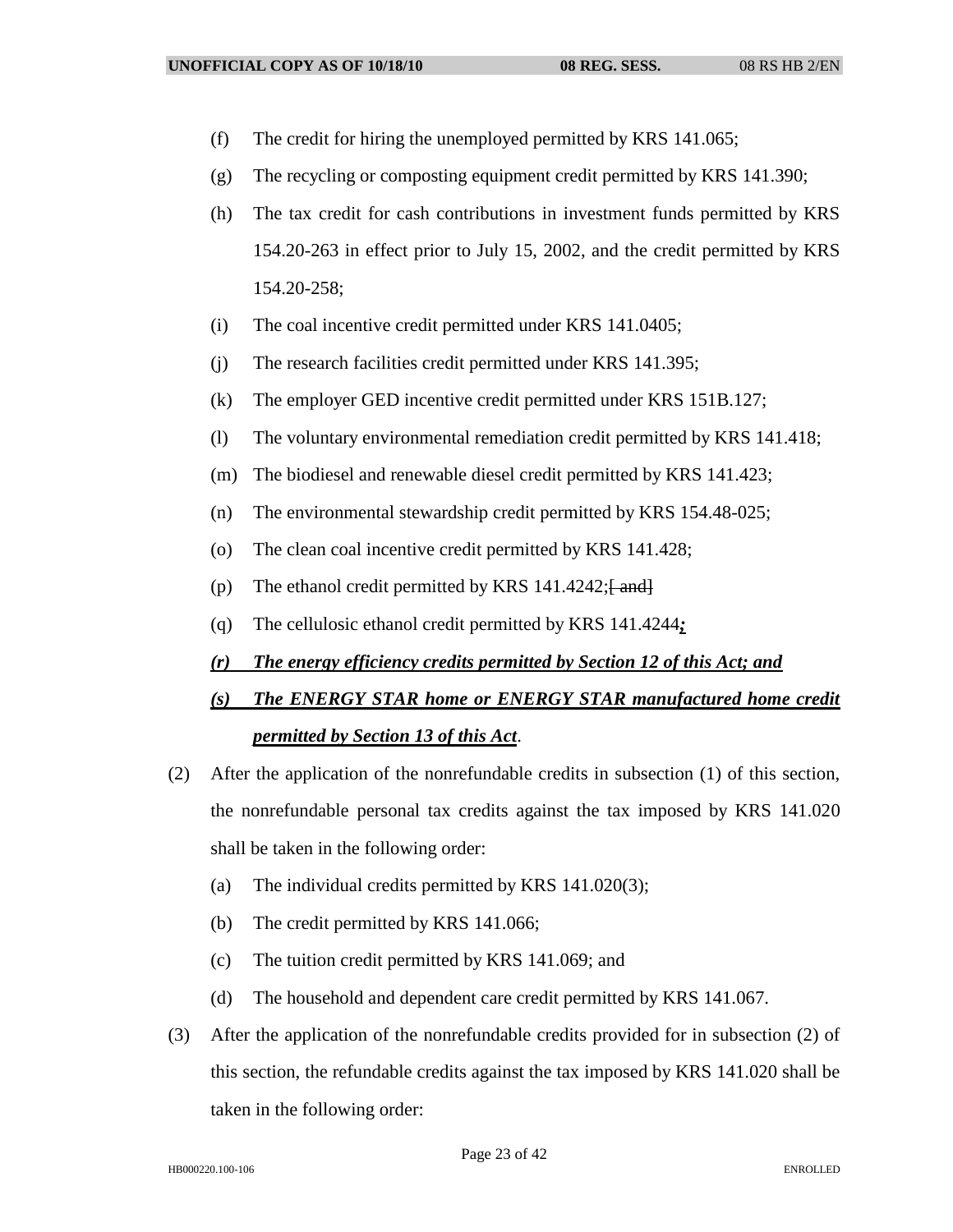- (a) The individual withholding tax credit permitted by KRS 141.350;
- (b) The individual estimated tax payment credit permitted by KRS 141.305; and
- (c) For taxable years beginning after December 31, 2004, and before January 1, 2007, the corporation income tax credit permitted by KRS 141.420(3)(c).
- (4) The nonrefundable credit permitted by KRS 141.0401 shall be applied against the tax imposed by KRS 141.040.
- (5) The following nonrefundable credits shall be applied against the sum of the tax imposed by KRS 141.040 after subtracting the credit provided for in subsection (4) of this section, and the tax imposed by KRS 141.0401 in the following order:
	- (a) The economic development credits computed under KRS 141.347, 141.400, 141.401, 141.402, 141.403, 141.407, 141.415, 154.12-2088, and KRS 154.27- 080;
	- (b) The certified rehabilitation credit permitted by KRS 171.397;
	- (c) The health insurance credit permitted by KRS 141.062;
	- (d) The unemployment credit permitted by KRS 141.065;
	- (e) The recycling or composting equipment credit permitted by KRS 141.390;
	- (f) The coal conversion credit permitted by KRS 141.041;
	- (g) The enterprise zone credit permitted by KRS 154.45-090, for taxable periods ending prior to January 1, 2008;
	- (h) The tax credit for cash contributions to investment funds permitted by KRS 154.20-263 in effect prior to July 15, 2002, and the credit permitted by KRS 154.20-258;
	- (i) The coal incentive credit permitted under KRS 141.0405;
	- (j) The research facilities credit permitted under KRS 141.395;
	- (k) The employer GED incentive credit permitted under KRS 151B.127;
	- (l) The voluntary environmental remediation credit permitted by KRS 141.418;
	- (m) The biodiesel and renewable diesel credit permitted by KRS 141.423;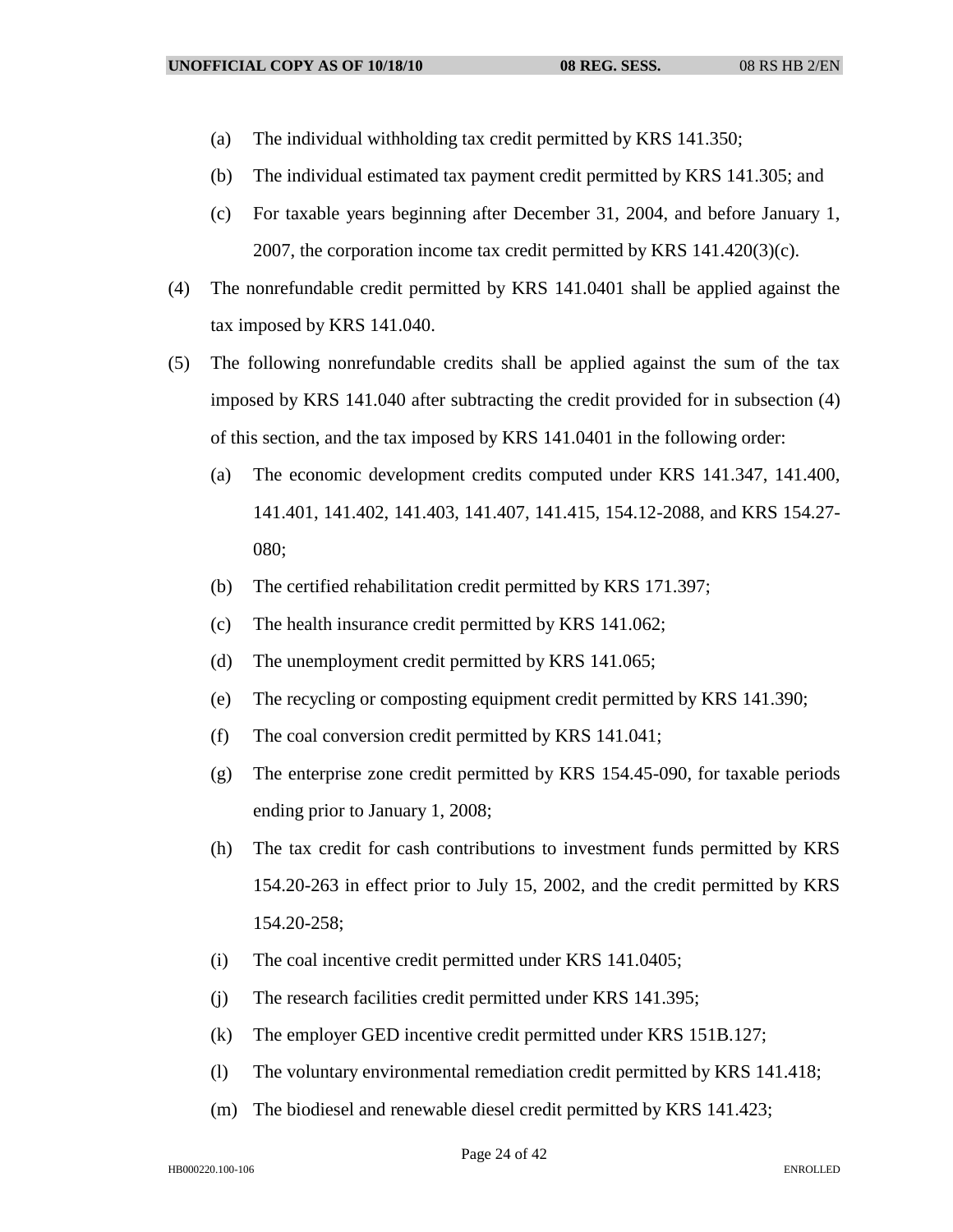- (n) The environmental stewardship credit permitted by KRS 154.48-025;
- (o) The clean coal incentive credit permitted by KRS 141.428;
- (p) The ethanol credit permitted by KRS  $141.4242$ ; [ and]
- (q) The cellulosic ethanol credit permitted by KRS 141.4244*;*

### *(r) The energy efficiency credits permitted by Section 12 of this Act; and*

- *(s) The ENERGY STAR home or ENERGY STAR manufactured home credit permitted by Section 13 of this Act*.
- (6) After the application of the nonrefundable credits in subsection (5) of this section, the refundable corporation estimated tax payment credit permitted by KRS 141.044 shall be allowed as a credit against the total of any remaining taxes imposed by KRS 141.040 and the tax imposed by KRS 141.0401.

Section 15. KRS 151.720 is amended to read as follows:

The Kentucky River Authority is authorized and empowered to:

- (1) Construct, reconstruct, provide for the major maintenance, or repair the locks and dams on the Kentucky River and all real and personal property pertaining thereto, as well as maintain the channel;
- (2) Acquire by purchase, exercise of the rights of eminent domain, grant, gift, devise, or otherwise, the fee simple title to or any acceptable lesser interest in any real or personal property and by lease or other conveyance, contract for the right to use and occupy any real or personal property selected in the discretion of the authority as constituting necessary, desirable, or acceptable sites to fulfill its statutory authority and power;
- (3) Lease its real or personal property to other state agencies, political subdivisions of the Commonwealth, corporations, partnerships, associations, foundations, or persons as the authority deems necessary to carry out the purposes of this section;
- (4) Sell or otherwise dispose of its real or personal property in accordance with KRS 56.463 and 45A.045;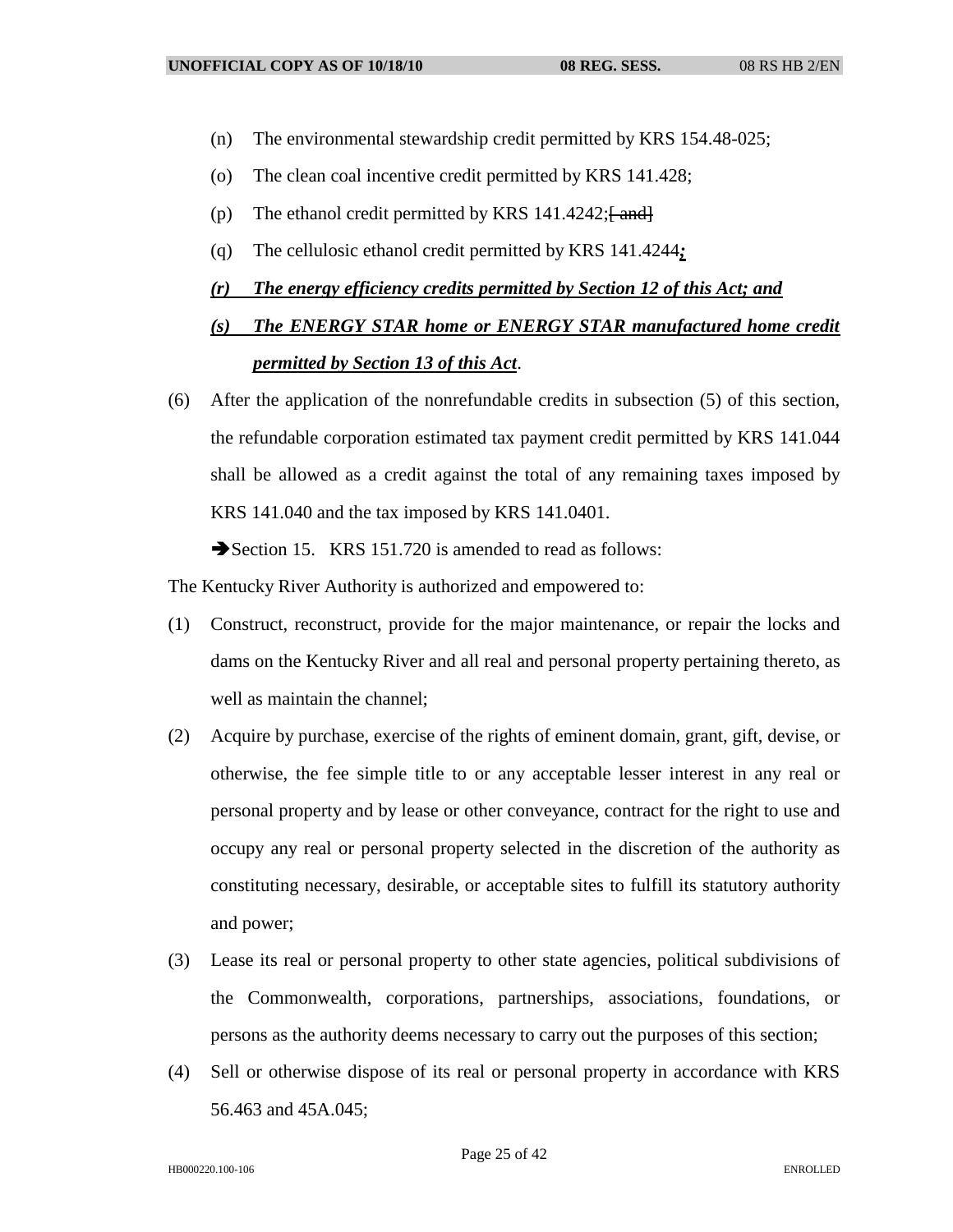- (5) Collect water use fees from all facilities using water from the Kentucky River basin, except those facilities using water primarily for agricultural purposes. Facilities charged such a fee may pass on all or any part of the fee;
- (6) Issue revenue bonds in accordance with KRS 151.730;
- (7) Employ persons to carry out the authority's responsibilities with revenue from the water use fees, including an executive director who shall serve at the pleasure of the authority;
- (8) Contract for services with other state agencies, political subdivisions of the Commonwealth, corporations, partnerships, associations, foundations, or persons to perform its duties;
- (9) Promulgate administrative regulations providing for clean water, which shall not be less stringent than the state and federal regulations for clean water;
- (10) Exercise all other powers necessary to perform its public purpose to implement and enforce the plans developed by the authority pursuant to this section and KRS 151.727 and 151.728, and to enforce administrative regulations promulgated by the authority. The long-range water resource plan and drought response plan shall be implemented for the basin upon the direction of the authority;
- (11) Develop comprehensive plans for the management of the Kentucky River within the basin, including a long-range water resource plan and a drought response plan. Each county within the basin shall develop a long-range water resource plan and submit it to the authority. The authority, after consultation with the Environmental and Public Protection Cabinet, shall develop a unified long-range water resource plan for the basin. The unified long-range water resource plan shall be implemented over shortrange and long-range time periods. The short-range plan shall be for a period of six (6) years and the long-range plan shall be for a period of twenty (20) years. The authority shall conduct a public hearing on the plan prior to its adoption and amend the plan as appropriate based on the comments received. The Environmental and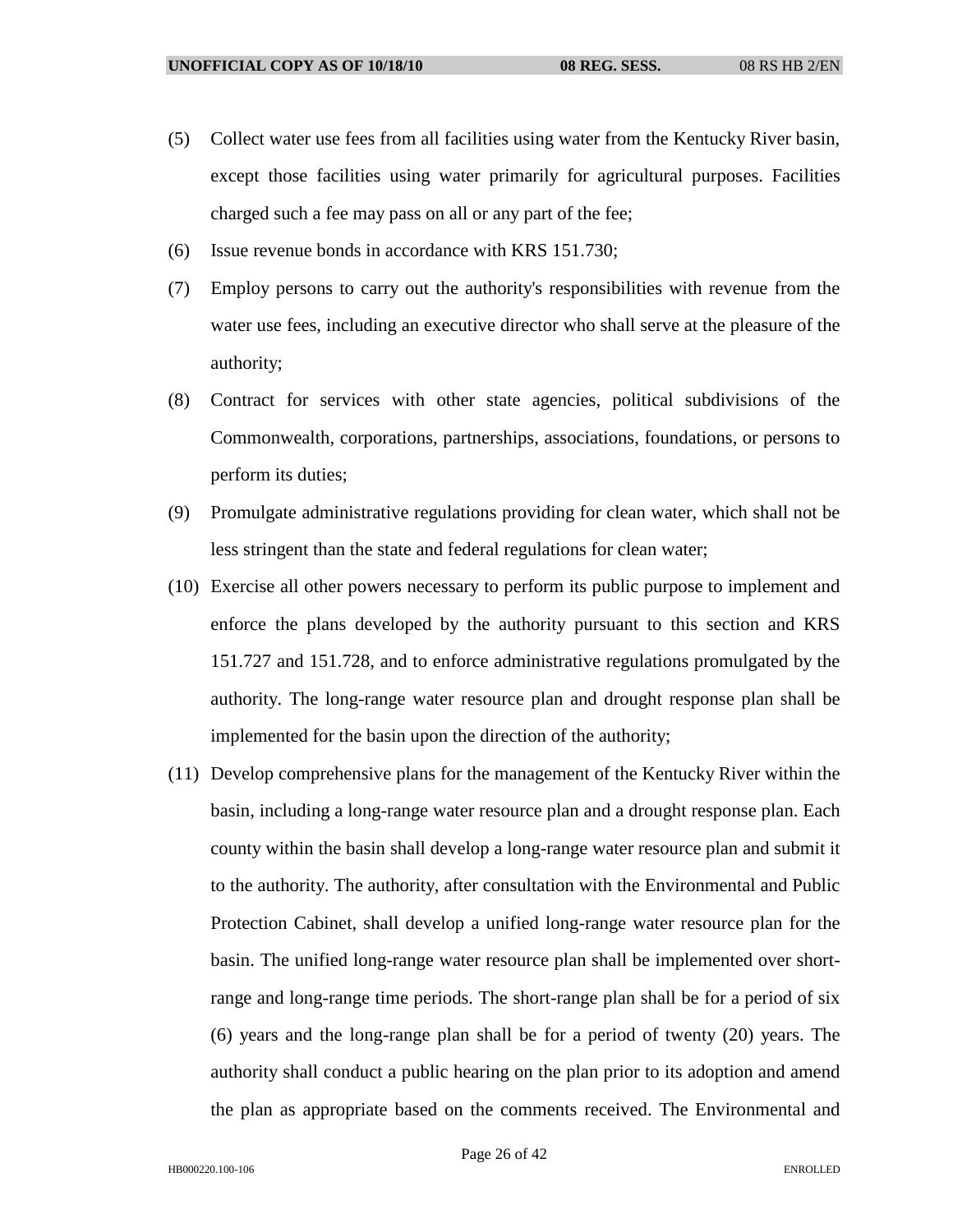Public Protection Cabinet shall review the draft unified plan and provide comment during the public comment period concerning the consistency of the plan with the state requirements under KRS Chapters 224 and 151. A drought response plan for the basin shall be developed by the authority and shall be coordinated with the Environmental and Public Protection Cabinet to assure consistency with KRS Chapters 224 and 151, and this plan shall be implemented for the basin upon the direction of the authority;

- (12) Develop and promote a plan for the protection and use of groundwater within the basin. Administrative regulations may be promulgated implementing the plan, and these regulations shall not be less stringent than state and federal regulations protecting groundwater;
- (13) *Promote private investment in the installation of hydroelectric generating units on all existing constructed and reconstructed Kentucky River dams under the jurisdiction of the authority, by developing a standard lease, establishing reasonable financial responsibility requirements, verifying that the proposed installation of the hydroelectric unit will not adversely affect the structural integrity of the dam, and adopting a schedule of reasonable fees for water used in the generation of hydroelectric power;*
- *(14)* Develop recreational areas within the basin. These recreational areas may be operated and funded by the state Department of Parks, Kentucky State Nature Preserves Commission, or other governmental entity as specifically authorized or permitted within the biennial executive budget. There is hereby created the Kentucky River Park to be located as determined by the authority;
- *(15)*[(14)] Utilize funds provided for recreational purposes within the biennial executive budget for major or minor maintenance if the authority certifies to the secretary of the Finance and Administration Cabinet that a significant need exists for the repairs and no other funds are available for the maintenance;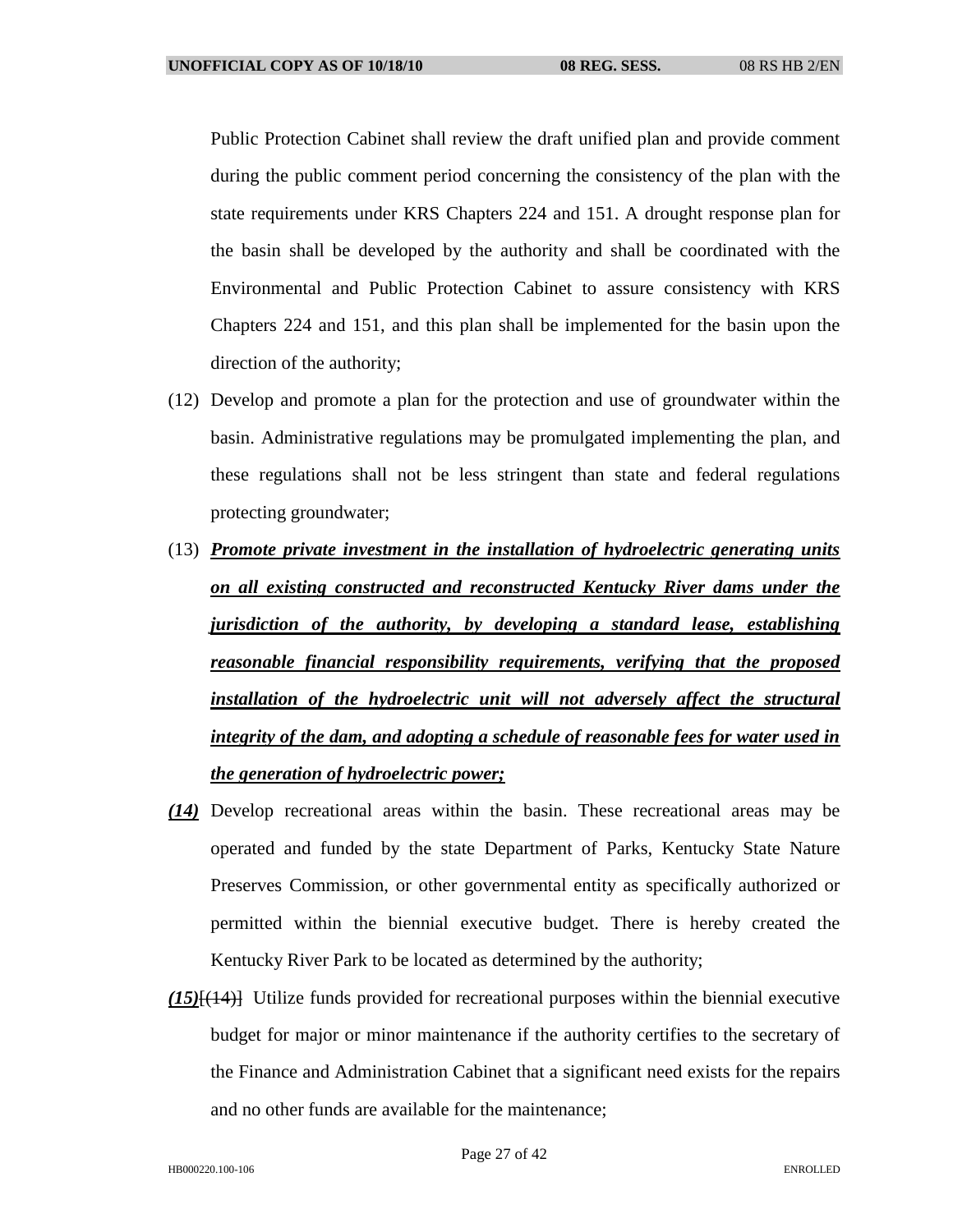- *(16)*[(15)] Coordinate the Kentucky River basin water resources activities among state agencies;
- *(17)*[(16)] Report quarterly on all of its activities to the legislative Committee on Appropriations and Revenue;
- *(18)*[(17)] Receive reports from state agencies on litigation concerning the Kentucky River, which agencies are hereby directed to report to the authority;
- *(19)*[(18)] Credit to the authority any income derived from the interest earned on the investment of the water use fees collected, which shall be available for the authority's expenditure; and
- *(20)*[(19)] Accomplish the watershed management mission of the authority, which is to fulfill the provisions of this section for the Kentucky River basin, the boundary of which shall be defined by a hydrologic map promulgated in an administrative regulation.

SECTION 16. A NEW SECTION OF KRS 160.160 to 160.348 IS CREATED TO READ AS FOLLOWS:

- *(1) In an effort to reduce the rising energy costs that are straining school budgets, on or before January 1, 2010, each board of education shall enroll in the Kentucky Energy Efficiency Program that is offered by the Kentucky Pollution Prevention Center at the University of Louisville in order to obtain information regarding the potential energy savings for every board-owned and operated facility.*
- *(2) The Kentucky Pollution Prevention Center may prioritize the provision of assistance and development of energy management plans based upon available resources.*
- *(3) On or before December 1, 2011, and on or before December 1 of each year thereafter, the Kentucky Pollution Prevention Center shall file a report for the preceding fiscal year with the Governor's Office of Energy Policy and the Legislative Research Commission. The report shall include:*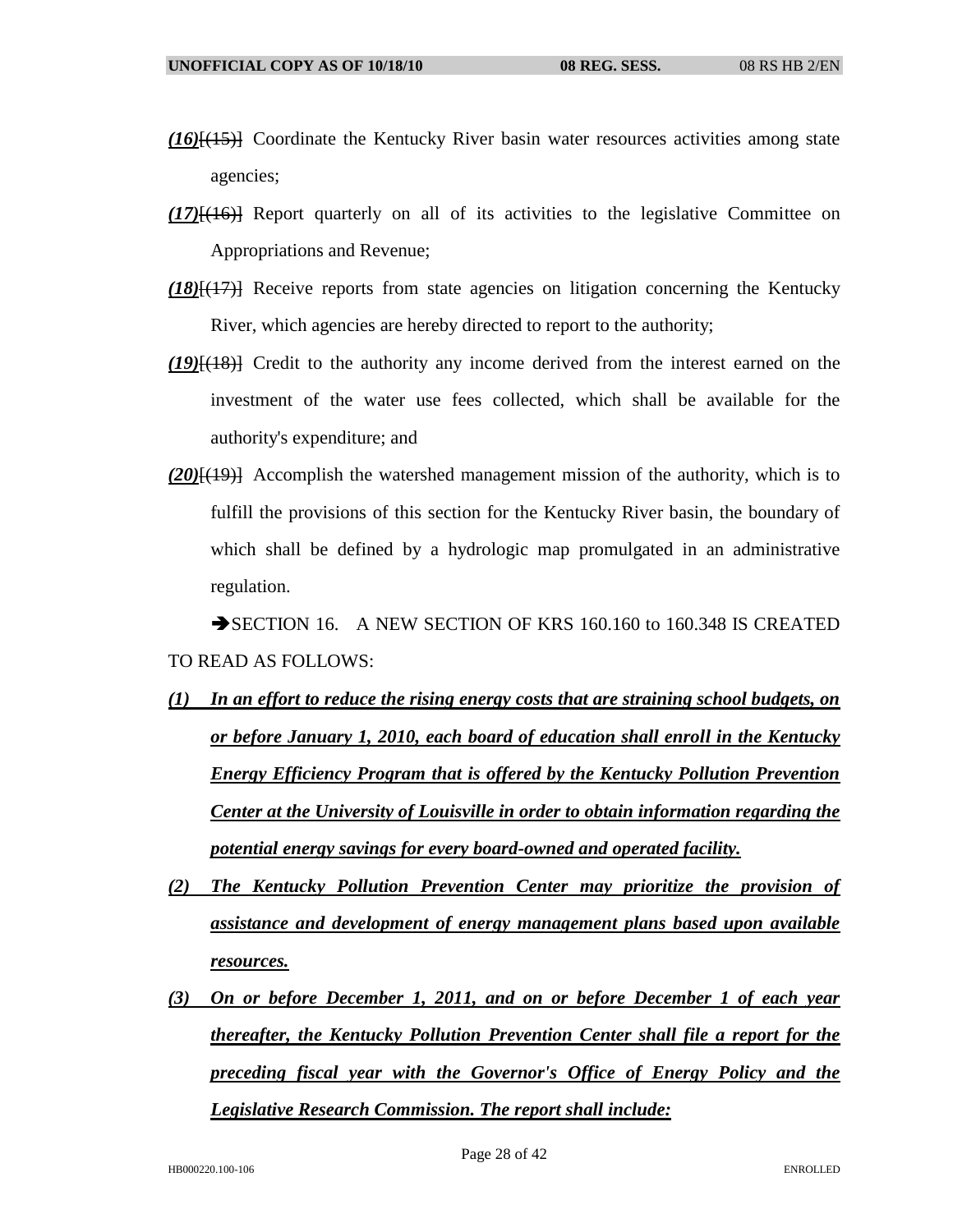- *(a) The number of boards of education enrolled in the Kentucky Energy Efficiency Program;*
- *(b) The status of the development of energy management plans by those boards of education and anticipated savings to be obtained by those plans; and*
- *(c) The amount and disposition of grants provided by the Governor's Office of Energy Policy and any state appropriations for support of the Kentucky Energy Efficiency Program.*

Section 17. KRS 158.808 is amended to read as follows:

- (1) Subject to the availability of funds, the Kentucky Department of Education *and the Department for Workforce Investment* shall establish an energy technology career track program. The purpose of the program is to provide grants to school districts to develop and implement an energy technology engineering career track across middle and high schools within the district. Program components may include but not be limited to career exploration and counseling, strategies to increase the rigor of instruction in pertinent core content areas, strategies to link core content to an energy technology career focus, professional development for teachers, and cooperative learning opportunities with industry and postsecondary institutions.
- (2) The Kentucky Board of Education shall promulgate administrative regulations for the administration of the energy technology career track program. The Kentucky Department of Education shall administer the program, approve grant recipients, and distribute the funds to local school districts.

Section 18. (1) The General Assembly recognizes the value of energy efficiency and renewable energy in assisting the Commonwealth to respond to issues of carbon management by diversifying the resources used to meet the energy needs of consumers in the Commonwealth, and the role of energy efficiency and renewable energy in ensuring that the energy needs of consumers are met in a reliable and sustainable manner. Therefore, the General Assembly directs the Governor's Office of Energy Policy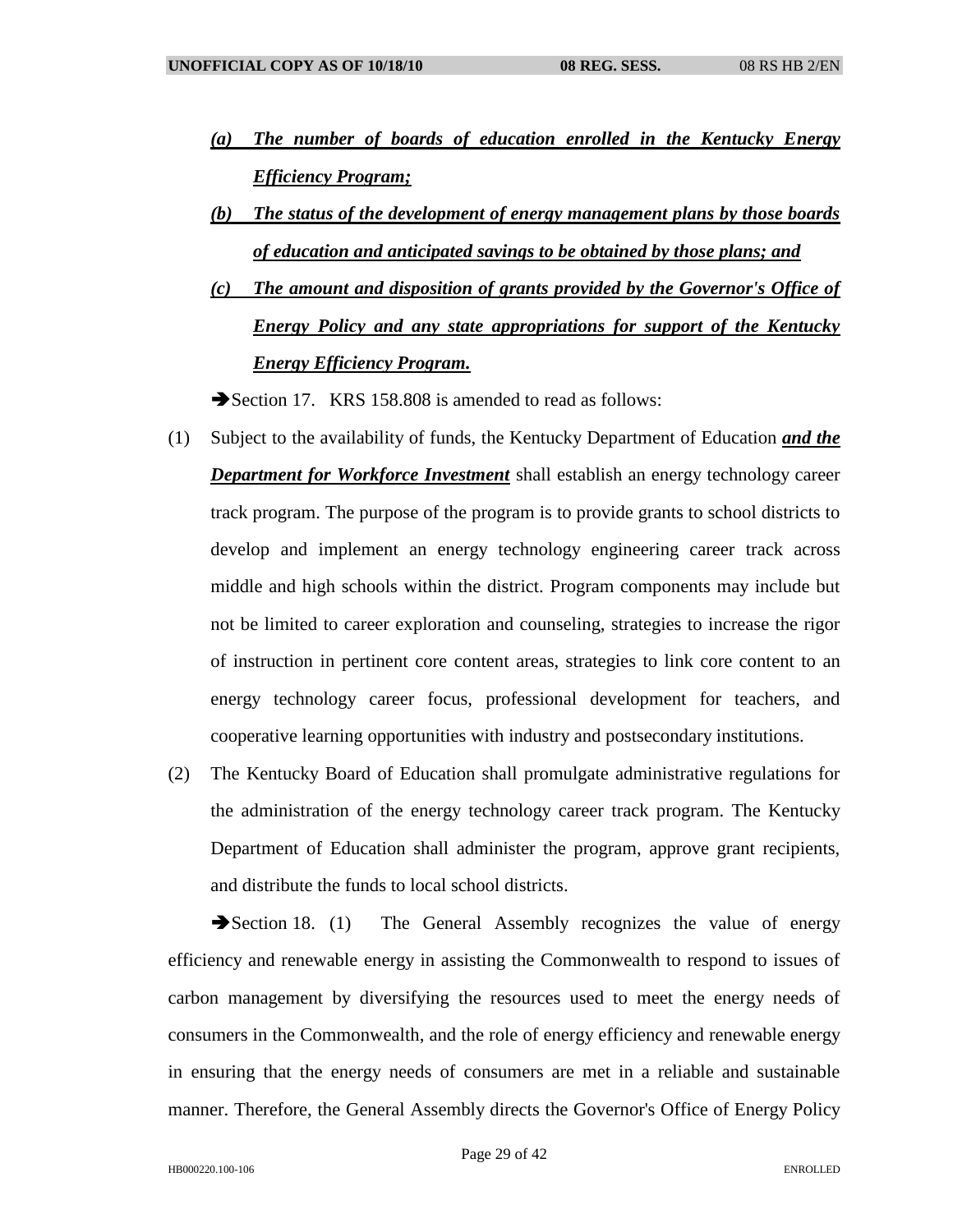to produce a report and recommendations to be presented to the Legislative Research Commission on or before November 30, 2008, addressing the following:

(a) Adoption of a renewable-energy and energy-efficiency portfolio standard for all suppliers of retail electric power requiring that a percentage of the retail electric sales be provided from renewable resources (solar water, solar thermal, solar photovoltaics, windpower, hydropower, methane digesters and biomass resources) and from energy efficiency technologies, including:

1. Recommended target percentages of sales by suppliers of retail electric power from renewable resources, a timetable for compliance, and incremental requirements and percentages that will best achieve the goals of diversification of the energy supply and encouraging private investment in renewable energy and energy efficiency;

2. Recommended set-asides for different types of renewable-energy sources and the effect of the use of set-asides on accelerating the development of those energy sources; and

3. The percentage of the target that can be met through investment in energyefficiency technologies, including environmentally beneficial cogeneration systems using renewable or nonrenewable fuels; and

(b) Funding mechanisms for financing incentives for energy efficiency and renewables, including evaluation of public or system benefit funds utilized by other states, the programs funded by such funds, the costs and benefits of such funding mechanisms to ratepayers and taxpayers, and the impact of those incentives in assisting in greater adoption of renewable-energy and energy-efficiency measures.

(2) The Governor's Office for Energy Policy shall actively solicit input and participation from electric utilities and suppliers of retail electric power, environmental and conservation groups, representatives of industrial, commercial, institutional, and residential consumers, the Public Service Commission and the Office of the Attorney General, in the scoping and development of the report. The report shall list the individuals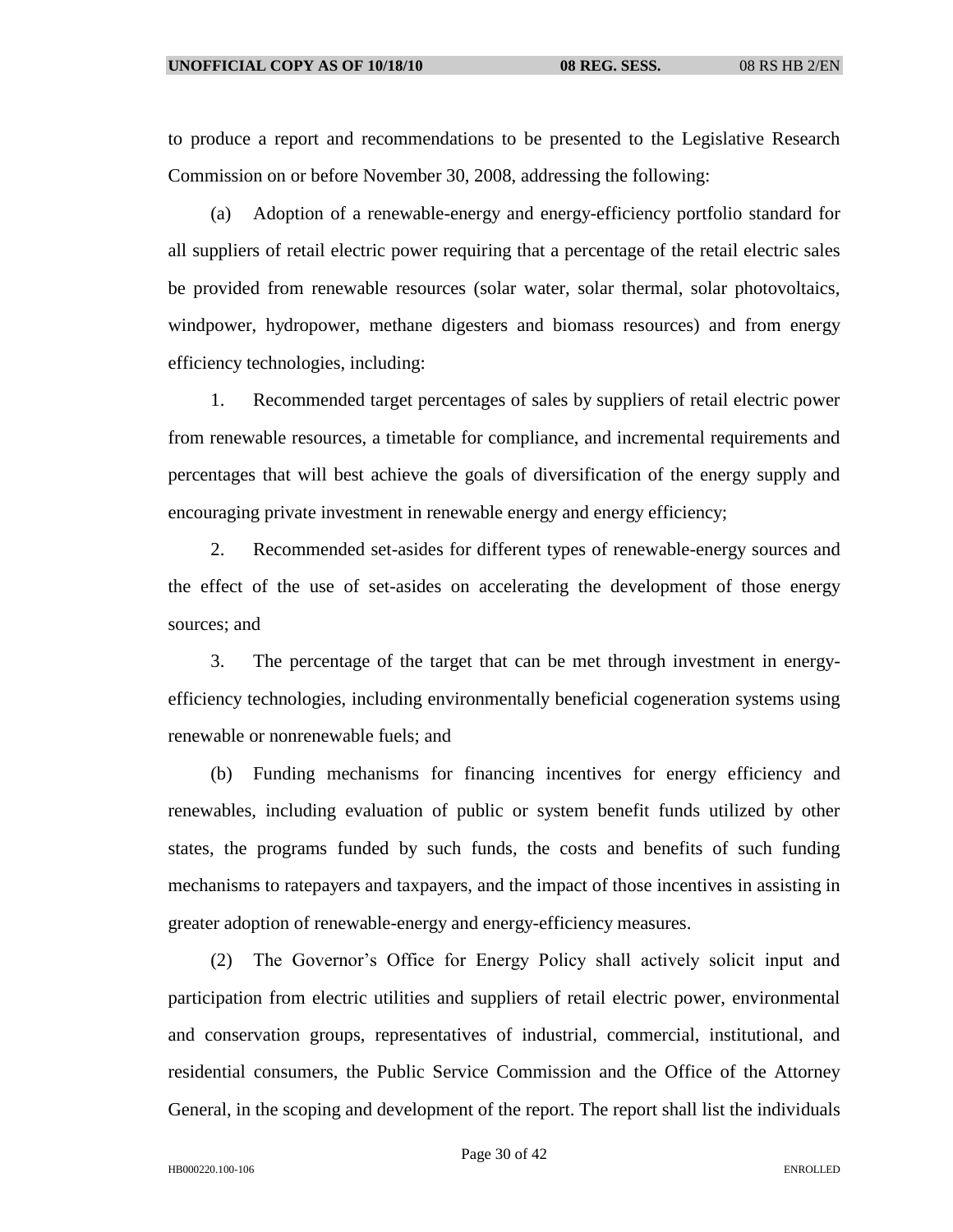and entities who provided input and were participants in the process, and the nature of the input and participation.

Section 19. KRS 278.285 is amended to read as follows:

- (1) The commission may determine the reasonableness of demand-side management plans proposed by any utility under its jurisdiction. Factors to be considered in this determination include, but are not limited to, the following:
	- (a) The specific changes in customers' consumption patterns which a utility is attempting to influence;
	- (b) The cost and benefit analysis and other justification for specific demand-side management programs and measures included in a utility's proposed plan;
	- (c) A utility's proposal to recover in rates the full costs of demand-side management programs, any net revenues lost due to reduced sales resulting from demand-side management programs, and incentives designed to provide positive financial rewards to a utility to encourage implementation of costeffective demand-side management programs;
	- (d) Whether a utility's proposed demand-side management programs are consistent with its most recent long-range integrated resource plan;
	- (e) Whether the plan results in any unreasonable prejudice or disadvantage to any class of customers;
	- (f) The extent to which customer representatives and the Office of the Attorney General have been involved in developing the plan, including program design, cost recovery mechanisms, and financial incentives, and if involved, the amount of support for the plan by each participant, provided however, that unanimity among the participants developing the plan shall not be required for the commission to approve the plan; [ and]
	- (g) The extent to which the plan provides programs which are available, affordable, and useful to all customers*; and*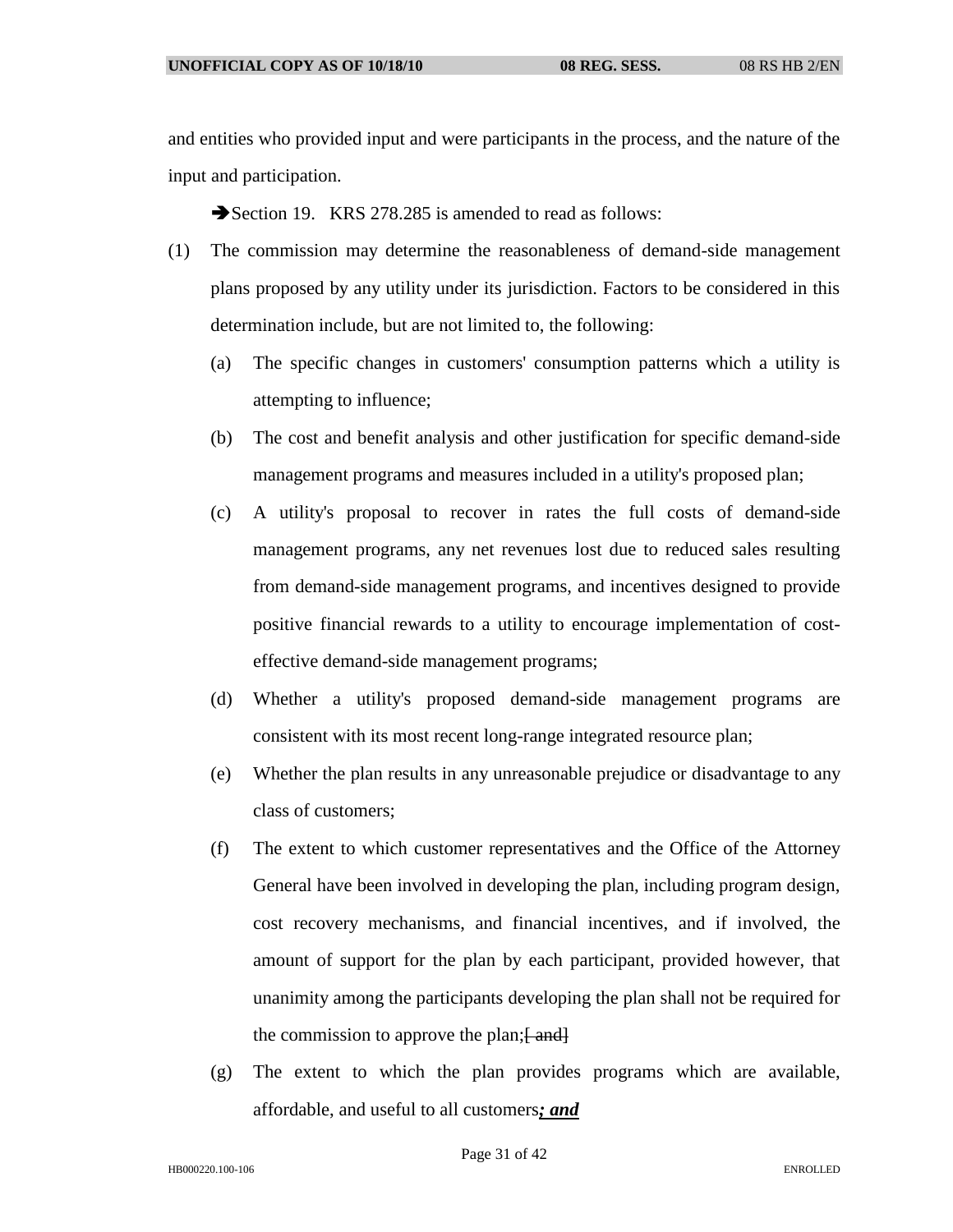- *(h) Next-generation residential utility meters that can provide residents with amount of current utility usage, its cost, and can be capable of being read by the utility either remotely or from the exterior of the home*.
- (2) A proposed demand-side management mechanism including:
	- (a) Recover the full costs of commission-approved demand-side management programs and revenues lost by implementing these programs;
	- (b) Obtain incentives designed to provide financial rewards to the utility for implementing cost-effective demand-side management programs; or
	- (c) Both of the actions specified

may be reviewed and approved by the commission as part of a proceeding for approval of new rate schedules initiated pursuant to KRS 278.190 or in a separate proceeding initiated pursuant to this section which shall be limited to a review of demand-side management issues and related rate-recovery issues as set forth in subsection (1) of this section and in this subsection.

- (3) The commission shall assign the cost of demand-side management programs only to the class or classes of customers which benefit from the programs. The commission shall allow individual industrial customers with energy intensive processes to implement cost-effective energy efficiency measures in lieu of measures approved as part of the utility's demand-side management programs if the alternative measures by these customers are not subsidized by other customer classes. Such individual industrial customers shall not be assigned the cost of demand-side management programs.
- (4) Home energy assistance programs may be part of a demand-side management program. In considering a home energy assistance program, the commission shall only utilize the criteria set forth in subsections (1)(f) and (3) of this section.

SECTION 20. A NEW SECTION OF KRS 152.710 TO 152.725 IS CREATED TO READ AS FOLLOWS: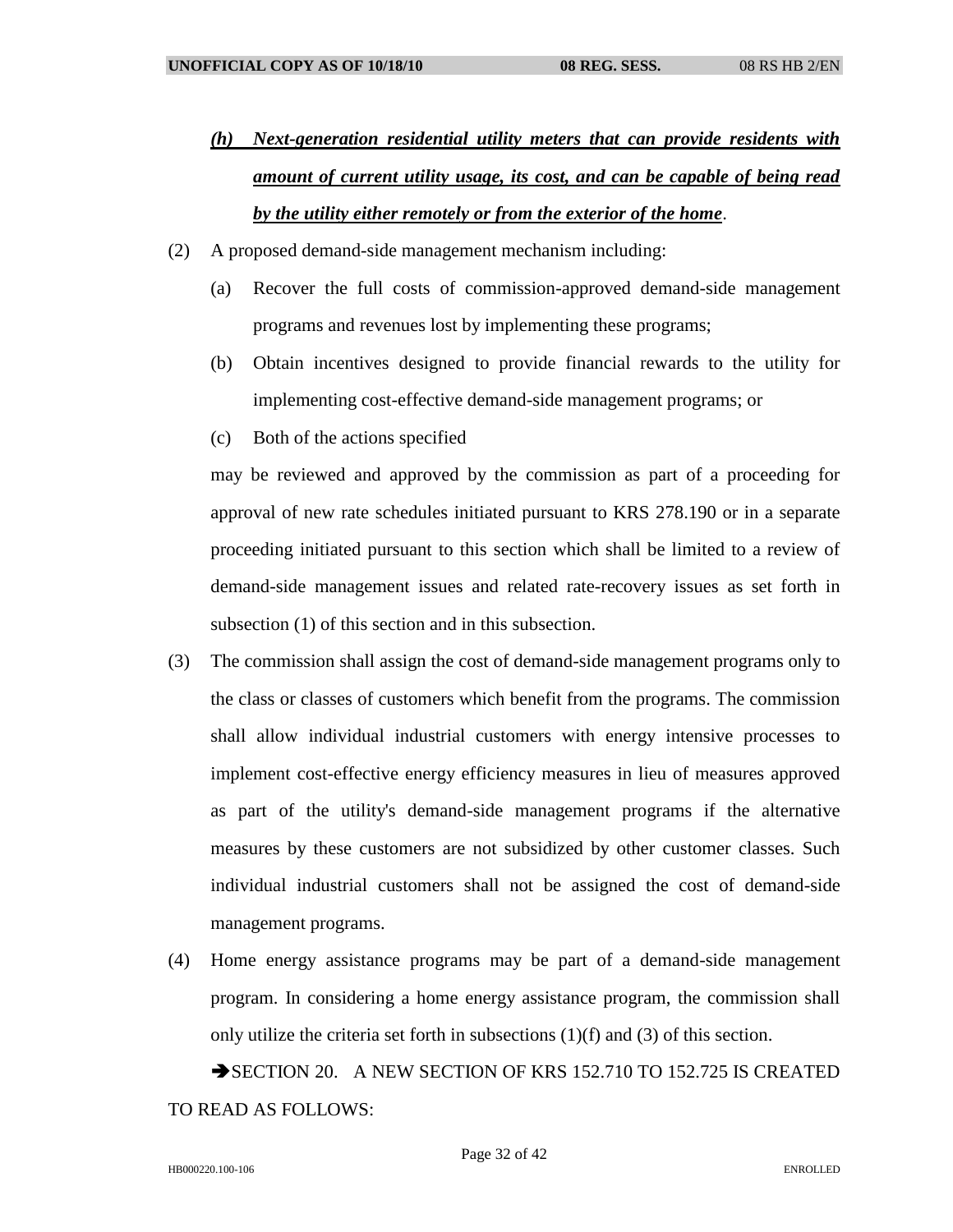- *(1) For purposes of this section, "renewable energy" has the same meaning as in KRS 154.20-400.*
- *(2) The Center for Renewable Energy Research and Environmental Stewardship is hereby created and attached to the Governor's Office of Energy Policy for administrative purposes. The Governor's Office of Energy Policy shall provide consultation, coordination services, technical assistance, and staff support to the board of directors created in subsection (4) of this section, on an as-needed basis, and perform other necessary administrative functions until the center is deemed fully operational. The executive director of the office or his or her designee shall coordinate the development of the center and act as the chair of the board of directors created in subsection (4) of this section until the board is established and is operational.*
- *(3) The Center for Renewable Energy Research and Environmental Stewardship shall:*
	- *(a) Provide leadership, research, support, and policy development in renewable energy;*
	- *(b) Advance the goal of renewable energy;*
	- *(c) Promote technologies, practices, and programs that increase efficiency in energy utilization in homes, businesses, and public buildings;*
	- *(d) Emphasize energy policies that would result in cost-conscious, responsible development of Kentucky's energy resources and a commitment to environmental quality;*
	- *(e) Promote partnerships among the state's postsecondary education institutions, private industry, and nonprofit organizations to actively pursue federal research and development resources that are dedicated to renewable energy;*
	- *(f) Promote the continued development of public-private partnerships dedicated*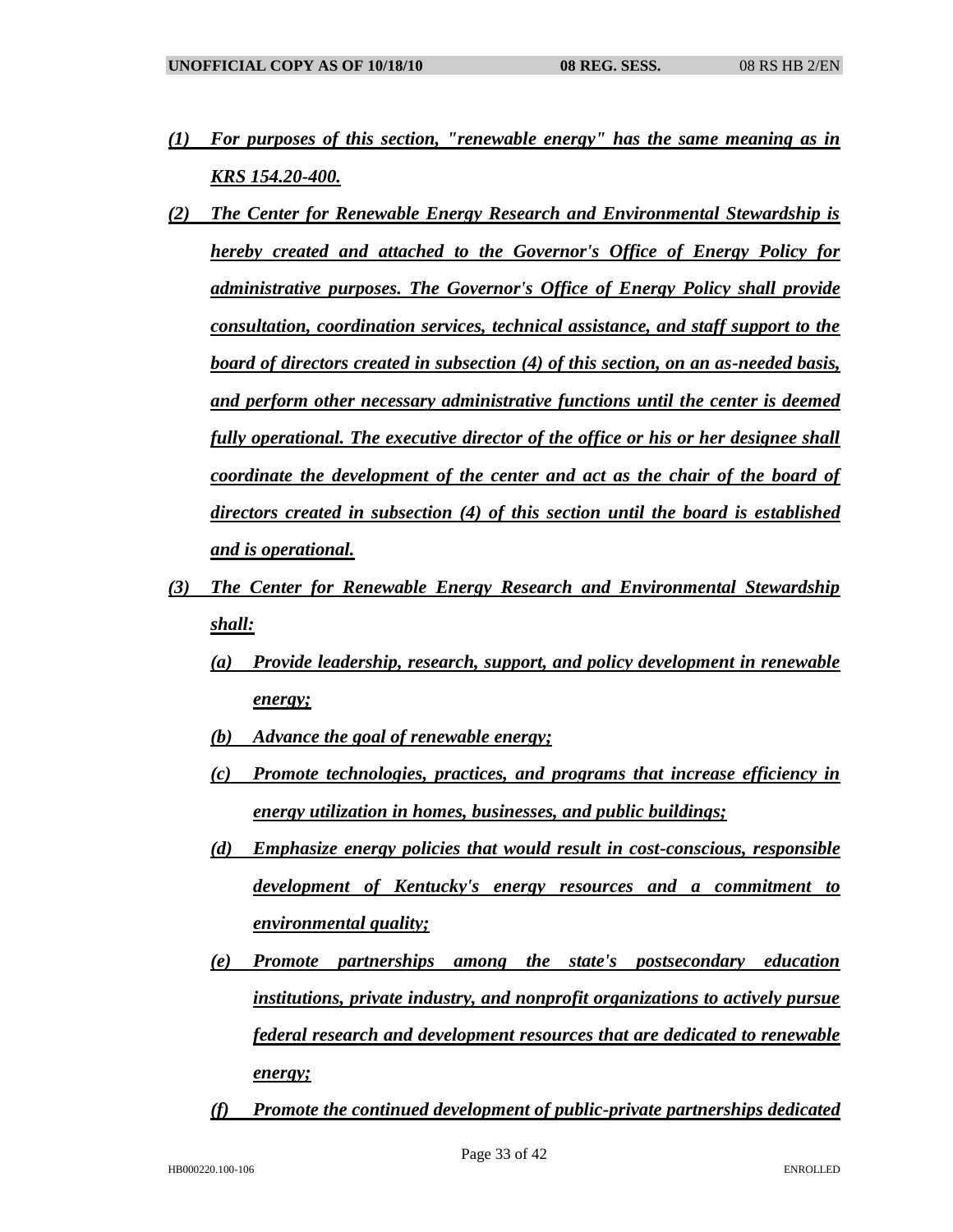*to promoting energy efficiency through education and outreach;*

- *(g) Establish research priorities with approval of the board of directors created in subsection (4) of this section, relating to renewable energy, and develop procedures and processes for awarding research grants to eligible recipients as defined by the board and to the extent that funding is available;*
- *(h) Collaborate with the Governor's Office of Energy Policy to avoid duplication of efforts, provide appropriate data and information, and support the implementation of Kentucky's comprehensive energy strategy; and*
- *(i) Carry out other activities to further the efficient and environmentally responsible use of renewable energy.*
- *(4) (a) There is hereby created a governing board of directors to provide policy direction, establish a strategic research agenda and operating policies, and provide financial and operational oversight for the Center for Renewable Energy Research and Environmental Stewardship. The initial board shall be appointed within sixty (60) days following the effective date of this Act.*
	- *(b) The board shall consist of thirteen (13) members:*
		- *1. One (1) member to represent the Governor's Office of Energy Policy as designated by its executive director;*
		- *2. Three (3) members representing postsecondary education interests, who shall be appointed by the Governor;*
		- *3. One (1) member to be designated by the governing body of the Kentucky Science and Technology Corporation;*
		- *4. One (1) member from an energy conservation organization, who shall be appointed by the Governor;*
		- *5. The secretary of the Economic Development Cabinet or the secretary's designee;*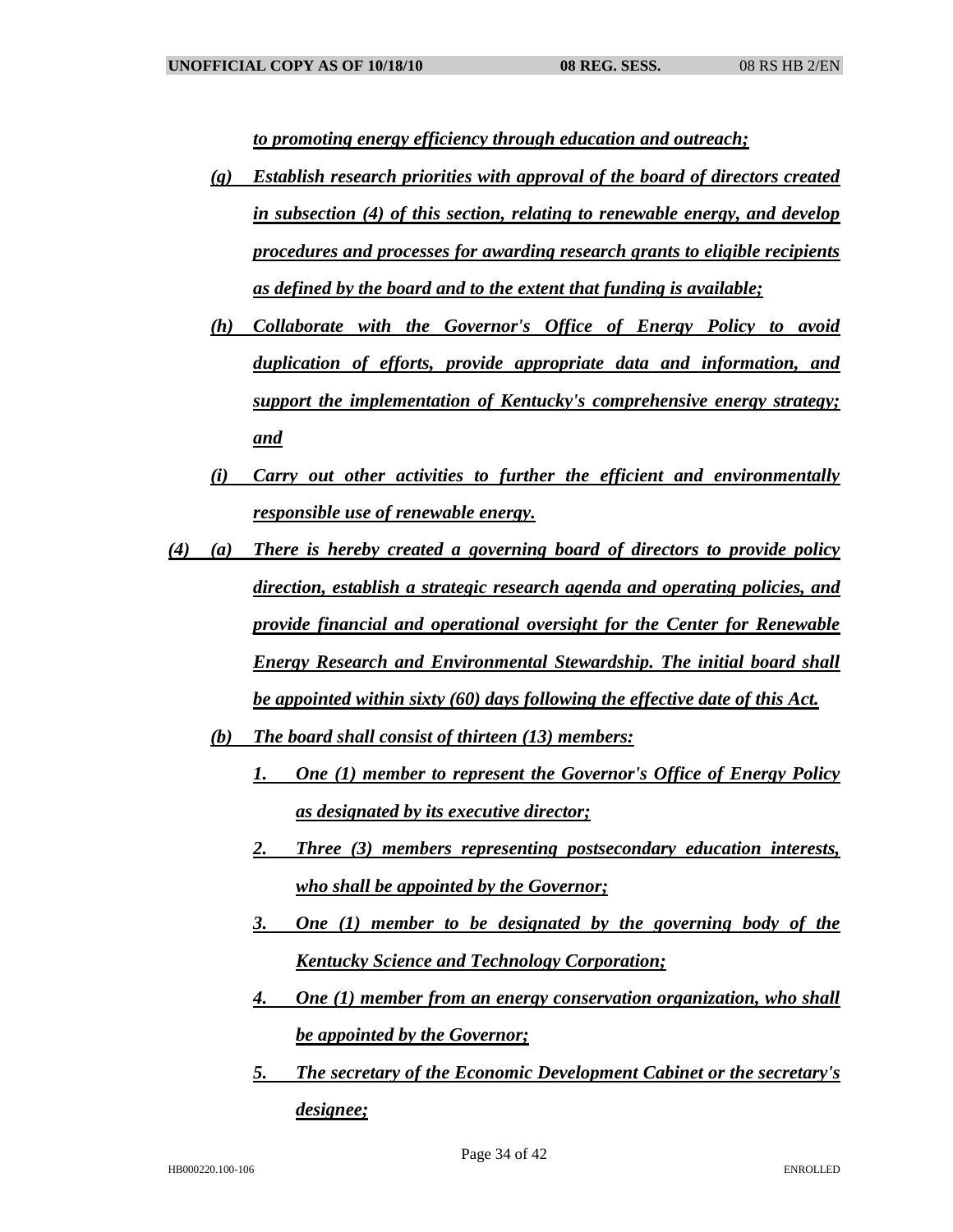- *6. One (1) member who shall be a recognized consumer advocate to be appointed by the Governor;*
- *7. Three (3) members to represent companies that are focused on renewable energy, who shall be appointed by the Governor;*
- *8. One (1) member who shall represent environmental interests to be appointed by the Governor; and*
- *9. One (1) member who shall be selected to represent local government interests to be appointed by the Governor.*
- *(c) The members appointed by the Governor shall serve two (2) year terms and may be reappointed. The members representing specific agencies shall serve for as long as the respective agencies determine appropriate.*
- *(5) The board shall:*
	- *(a) Adopt operating procedures, including a meeting schedule;*
	- *(b) Meet at least quarterly;*
	- *(c) Select a chair and co-chair annually who may be reelected, not to exceed three (3) consecutive terms;*
	- *(d) Establish working groups or subcommittees of the board as the board determines is needed;*
	- *(e) Establish qualifications and job descriptions, set the compensation and benefits, and employ staff as it determines necessary to carry out its responsibilities under this section; and*
	- *(f) Provide an annual program and financial report to the Legislative Research Commission within ninety (90) days of the close of each fiscal year.*

SECTION 21. A NEW SECTION OF KRS CHAPTER 42 IS CREATED TO READ AS FOLLOWS:

*As used in Sections 21 to 25 of this Act:*

*(1) "Cabinet" means the Finance and Administration Cabinet;*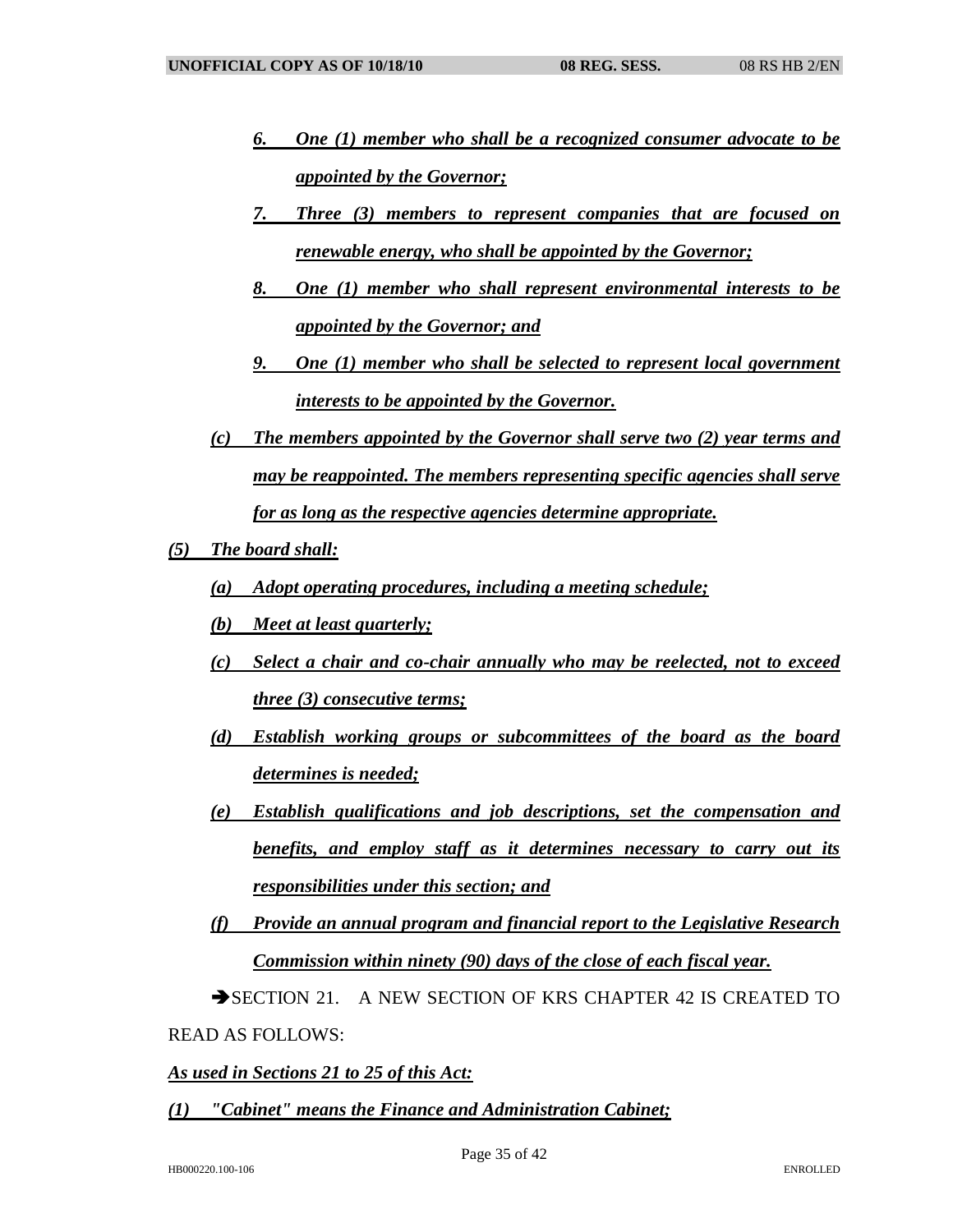- *(2) "Demand-side management" has the same meaning as in KRS 278.010;*
- *(3) "Energy audit" has the same meaning as in KRS 56.770;*
- *(4) "Energy-efficient heating, cooling, ventilation, or hot water system" has the same meaning as in Section 11 of this Act;*
- *(5) "Energy-efficient interior lighting system" has the same meaning as in Section 11 of this Act;*
- *(6) "Energy-efficient windows and storm doors" has the same meaning as in Section 11 of this Act;*
- *(7) "Engineered demand-side management project" means a project undertaken to reduce the amount of energy consumed in an existing structure, including but not limited to:*
	- *(a) Energy-efficient heating, cooling, ventilation, or hot water systems;*
	- *(b) Energy-efficient interior lighting systems;*
	- *(c) Energy-efficient windows and storm doors;*
	- *(d) Qualified energy property;*
	- *(e) Upgraded insulation;*
	- *(f) Solar water-heating systems; and*
	- *(g) Any other energy efficiency measures that will reduce energy costs, including those that will use solar power, either active or passive;*
- *(8) "Private sector building" means a building owned by a private retail, commercial, or industrial business;*
- *(9) "Public sector building" means a building owned by the Commonwealth of Kentucky, any public university of the Commonwealth, or any public community college of the Commonwealth;*
- *(10) "Qualified energy property" has the same meaning as in Section 11 of this Act;*
- *(11) "Simple payback period" has the same meaning as in KRS 56.770;*
- *(12) "Solar water-heating system" has the same meaning as in Section 11 of this Act;*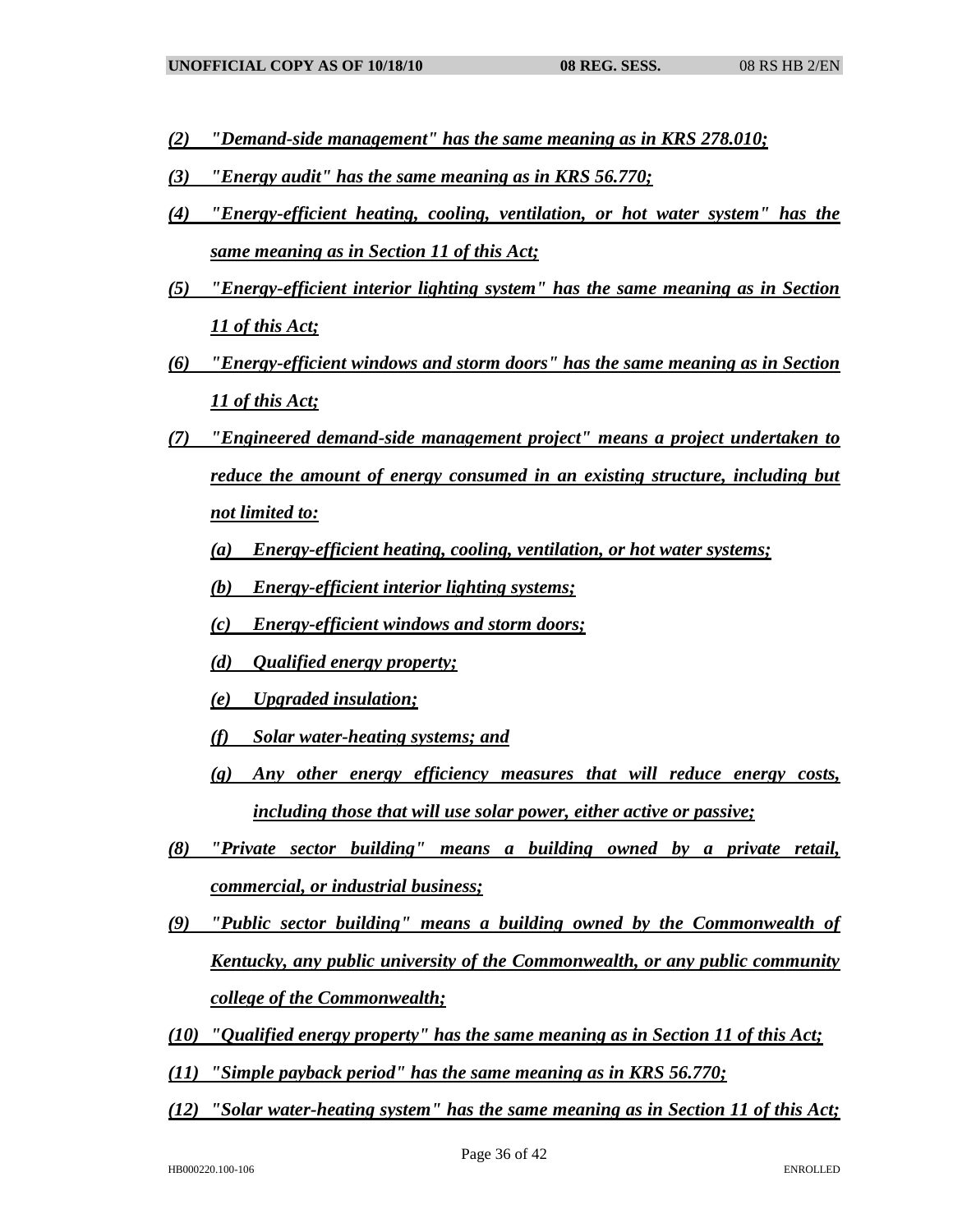*and*

*(13) "Upgraded insulation" has the same meaning as in Section 11 of this Act.*

SECTION 22. A NEW SECTION OF KRS CHAPTER 42 IS CREATED TO READ AS FOLLOWS:

- *(1) There is established in the cabinet the Kentucky Bluegrass Turns Green Program for the purposes of:*
	- *(a) Concentrating on energy demand-side management in private and public sector buildings;*
	- *(b) Generating savings to taxpayers and the Commonwealth;*
	- *(c) Allowing for continued economic development;*
	- *(d) More efficiently using the Commonwealth's precious natural resources; and*
	- *(e) Establishing the Commonwealth as a benchmark state for demand-side management efforts.*
- *(2) The Kentucky Blue Grass Turns Green Program shall consist of the bluegrass turns green public sector grant fund established in Section 23 of this Act and the bluegrass turns green private sector loan fund established in Section 24 of this Act.*

SECTION 23. A NEW SECTION OF KRS CHAPTER 42 IS CREATED TO READ AS FOLLOWS:

- *(1) (a) The bluegrass turns green public sector grant fund is created as a trust and agency fund. The fund shall be administered by the cabinet and shall consist of:*
	- *1. Proceeds from grants, contributions, appropriations, or other moneys made available for purposes of the trust and agency fund; and*
	- *2. Funds derived from the bond issuance authorized under Section 27 of this Act.*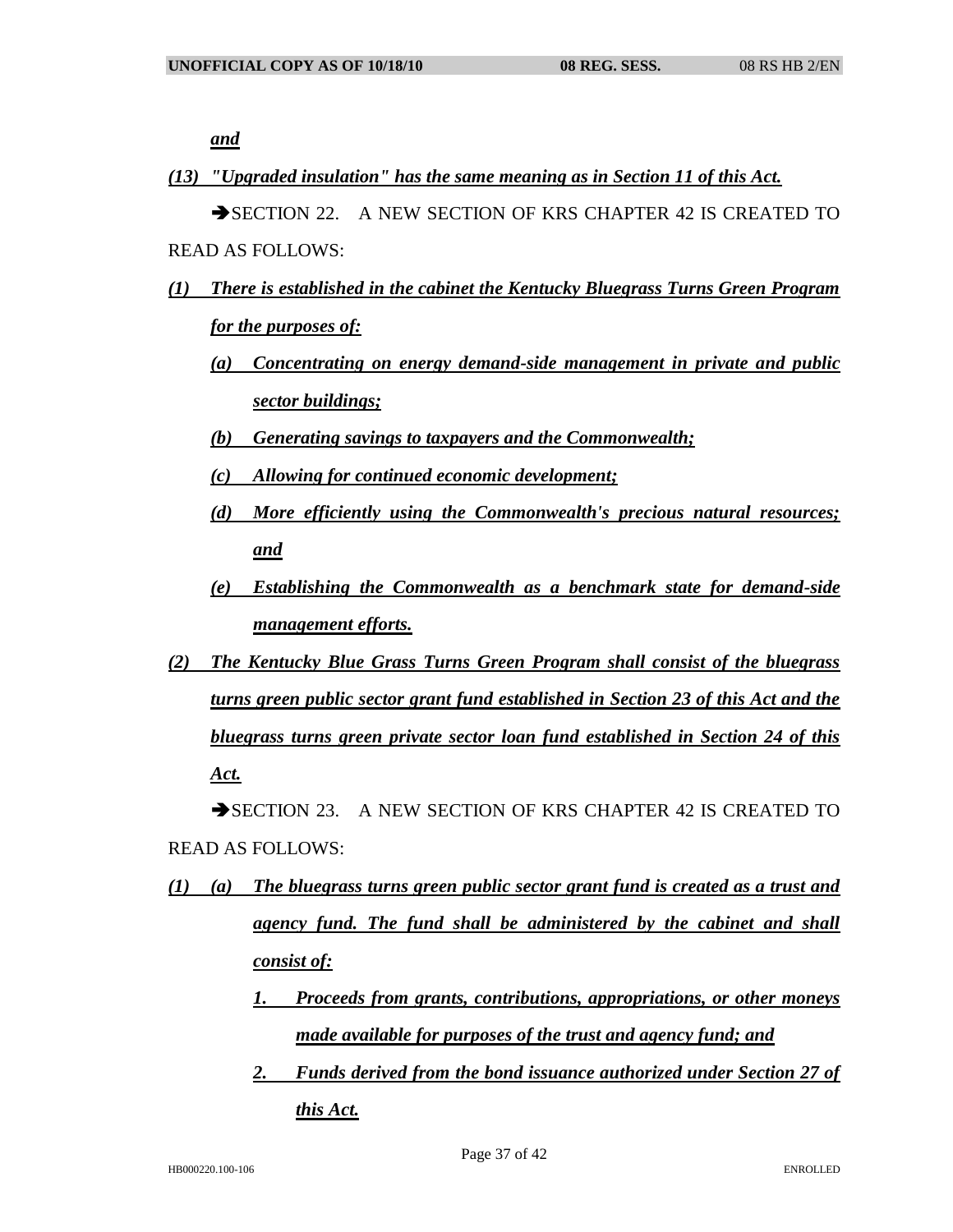- *(b) Notwithstanding KRS 45.229, fund amounts not expended at the close of the fiscal year shall not lapse but shall be carried forward to the next fiscal year. Any interest earnings of the trust and agency fund shall become part of the trust and agency fund and shall not lapse.*
- *(2) Trust and agency fund moneys shall be used by the cabinet to provide grants to the public sector for engineered demand-side management projects in public sector buildings. The cabinet shall not award more than one (1) grant per public university campus or public community college campus within an eighteen (18) month period.*
- *(3) To be eligible for a grant under this section, the cost of a proposed engineered demand-side management project shall be at least five thousand dollars (\$5,000) and shall not exceed one million five hundred thousand dollars (\$1,500,000) per project.*
- *(4) Beginning July 1, 2009, and ending June 30, 2013, the simple payback period for an approved engineered demand-side management project shall be no more than five (5) years. Beginning July 1, 2013, the cabinet may consider a simple payback period of no more than twelve (12) years.*
- *(5) Moneys in the grant fund are hereby appropriated for the purposes set forth in subsection (2) of this section.*
- *(6) The cabinet shall not approve an applicant for a grant under this section, unless the applicant:*
	- *(a) Agrees to undergo and pay for an energy audit to establish a baseline of energy consumption; and*
	- *(b) Meets all the requirements established in this section and any regulations promulgated thereunder.*

SECTION 24 A NEW SECTION OF KRS CHAPTER 42 IS CREATED TO READ AS FOLLOWS: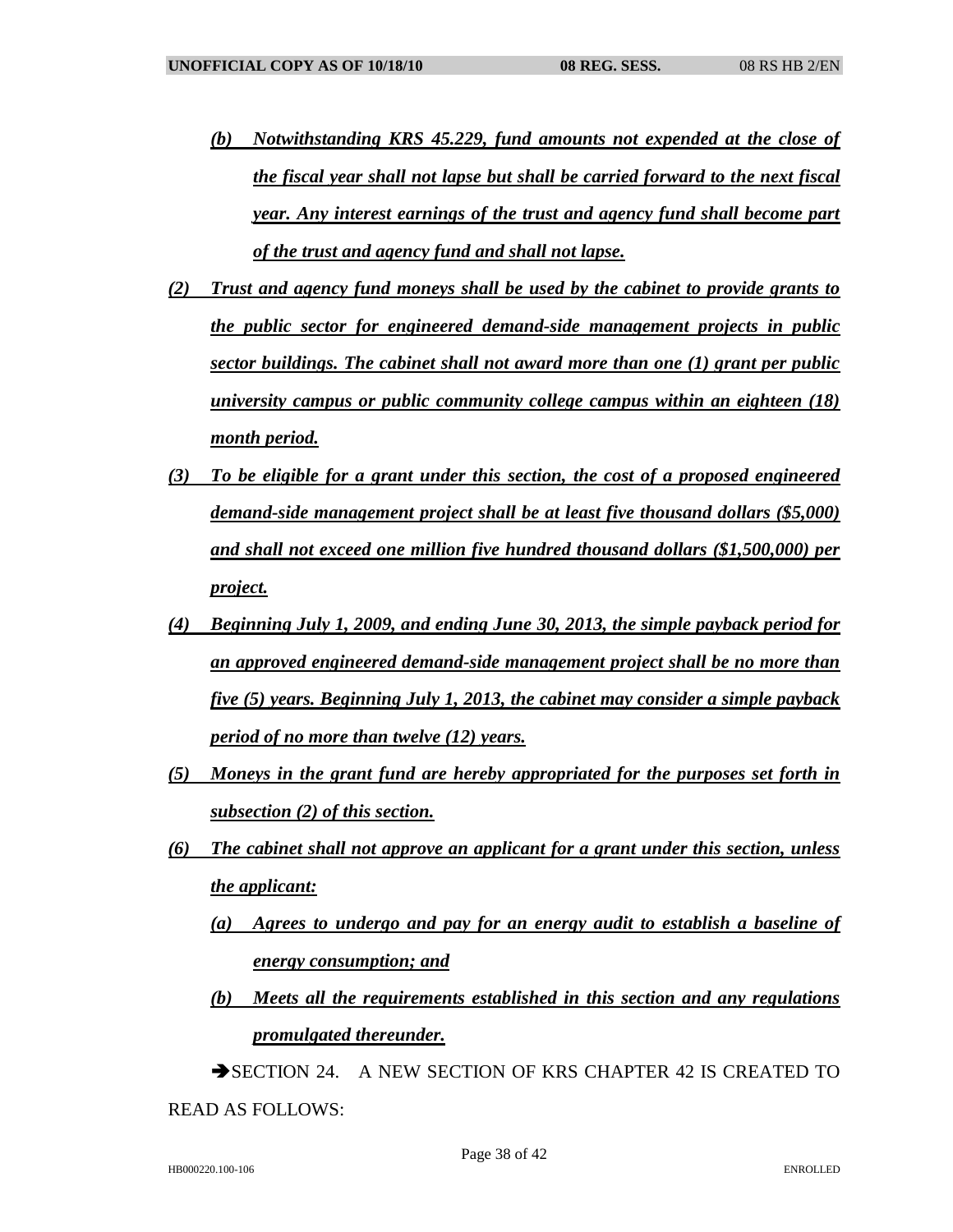- *(1) (a) The bluegrass turns green private sector loan fund is created as a separate revolving fund. The fund shall be administered by the cabinet and shall consist of:*
	- *1. Proceeds from grants, contributions, appropriations, or other moneys made available for purposes of the revolving fund;*
	- *2. Loan repayments made by the private sector;*
	- *3. Funds derived from the bond issuance authorized under Section 28 of this Act.*
	- *(b) Notwithstanding KRS 45.229, fund amounts not expended at the close of a fiscal year shall not lapse but shall be carried forward to the next fiscal year. Any interest earnings of the fund shall become part of the revolving fund and shall not lapse.*
- *(2) Revolving fund moneys shall be used by the cabinet to provide low-interest loans to the private sector for engineered demand-side management projects in private sector buildings. The cabinet shall not have more than one (1) loan outstanding at a time to any private retail, commercial, or industrial business.*
- *(3) To be eligible for a loan under this section, the cost of a proposed engineered demand-side management project shall be at least five thousand dollars (\$5,000) and shall not exceed one million five hundred thousand dollars (\$1,500,000) per project.*
- *(4) Beginning July 1, 2009, and ending June 30, 2013, the simple payback period for an approved engineered demand-side management project shall be no more than five (5) years. Beginning July 1, 2013, the cabinet may consider a simple payback period of no more than twelve (12) years.*
- *(5) The loans provided under this section shall be subject to the prime interest rate minus one percent (1%).*
- *(6) Moneys in the fund are hereby appropriated for the purposes set forth in*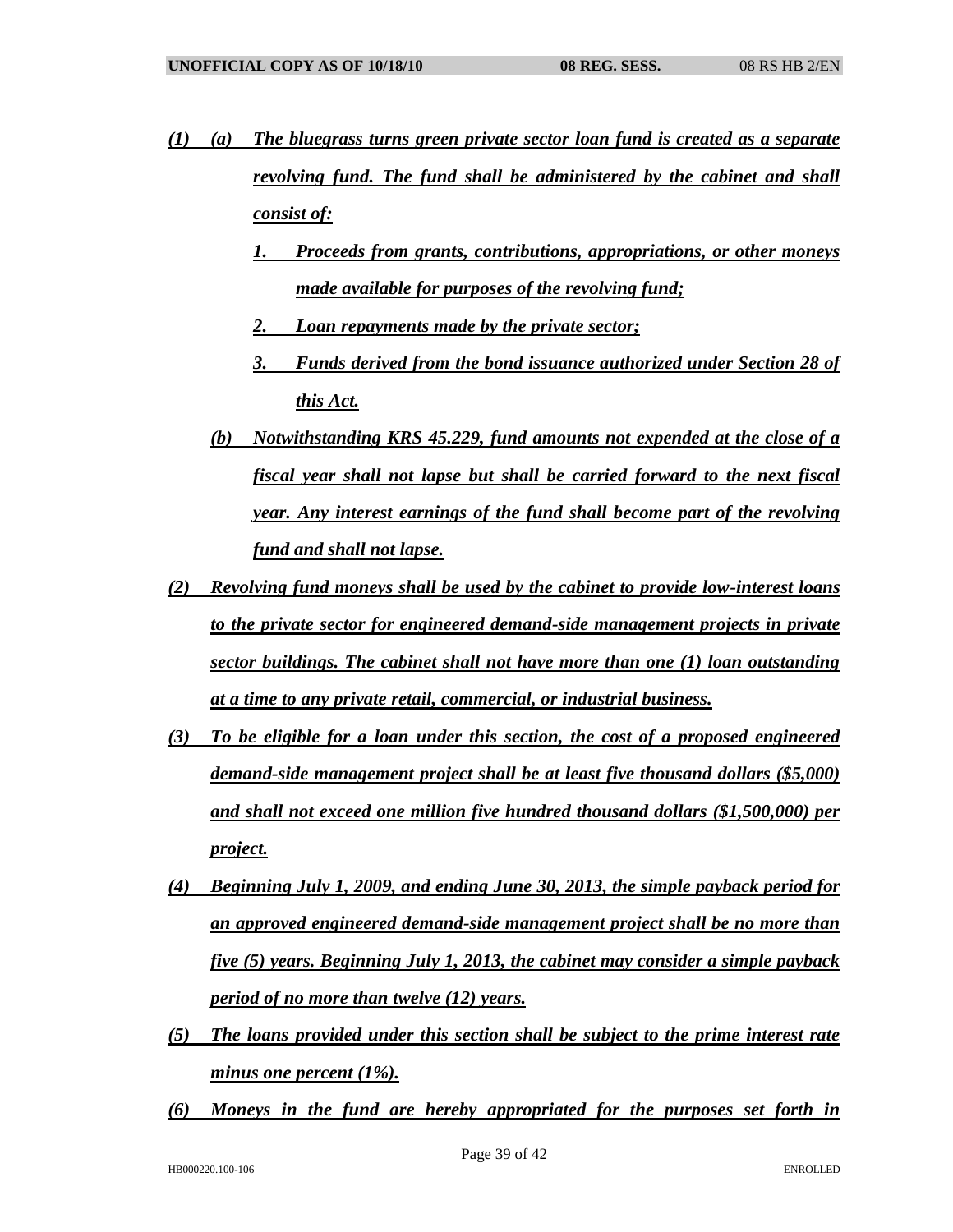*subsection (2) of this section.*

- *(7) The cabinet shall not approve an applicant for a loan under this section, unless the applicant:*
	- *(a) Can demonstrate that the applicant has no outstanding liabilities with the Commonwealth;*
	- *(b) Can demonstrate that the applicant has a positive payment history with the applicant's electricity provider for the preceding three (3) consecutive years;*
	- *(c) Agrees to undergo and pay for an energy audit to establish a baseline of energy consumption; and*
	- *(d) Meets all the requirements established in this section and any administrative regulations promulgated thereunder.*

SECTION 25. A NEW SECTION OF KRS CHAPTER 42 IS CREATED TO READ AS FOLLOWS:

- *(1) The cabinet shall, by administrative regulations promulgated in accordance with KRS Chapter 13A:*
	- *(a) Develop a method to score applications for the bluegrass turns green private sector loan fund established in Section 24 of this Act and the bluegrass turns green public sector grant fund established in Section 23 of this Act;*
	- *(b) Develop a list of companies qualified to perform energy audits for the purposes of determining a baseline of energy consumption and any subsequent projected energy cost savings for:*
		- *1. Private sector recipients of low-interest loans provided from the bluegrass turns green private sector loan fund established in Section 24 of this Act; and*
		- *2. Public sector recipients of grants awarded from the public sector turns green grant fund established in Section 23 of this Act; and*
	- *(c) Establish a process for the collection of loan payments from the private*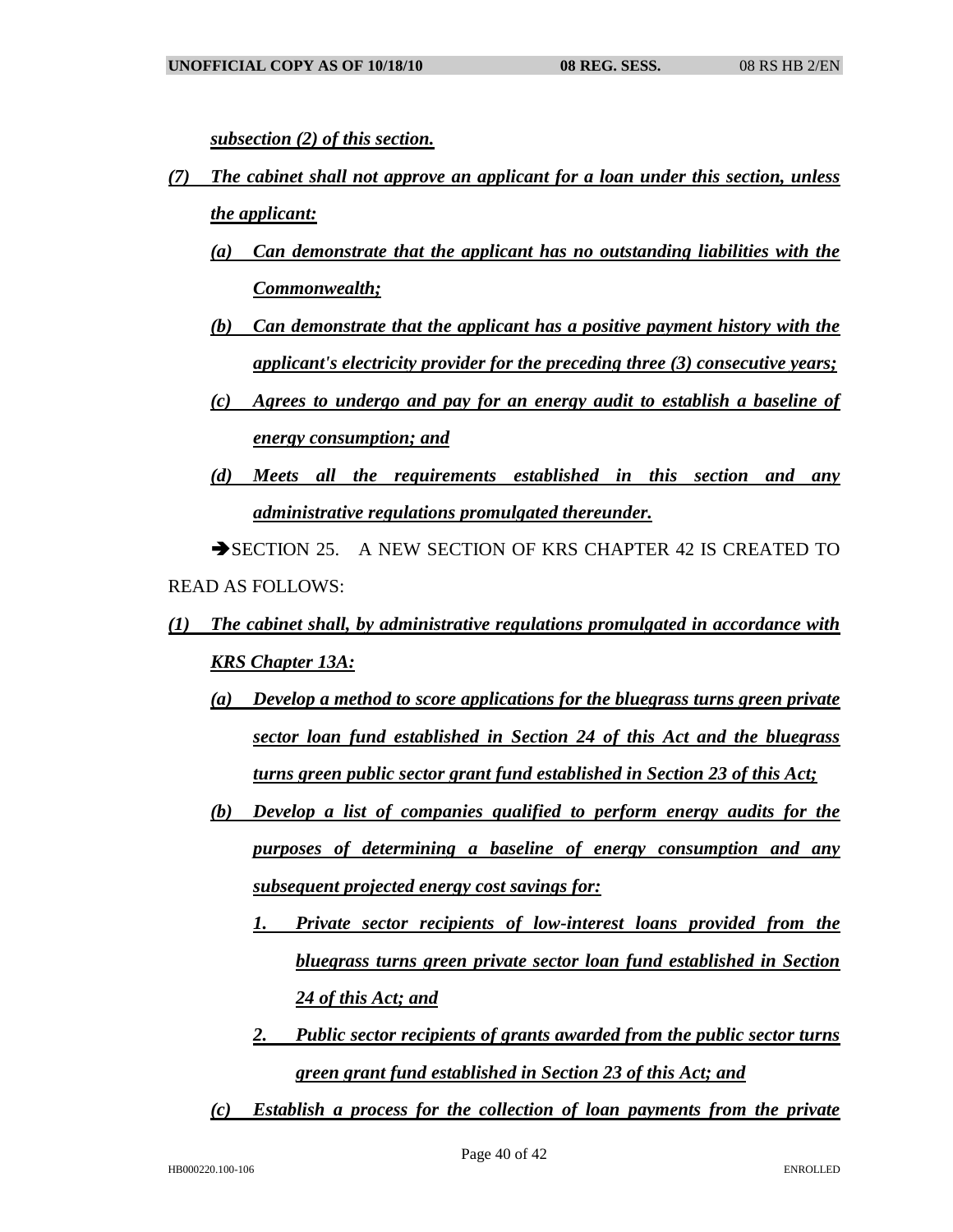*sector to repay amounts that were made available under the bluegrass turns green loan private sector fund.*

*The cabinet shall also promulgate any other administrative regulations necessary to administer the provisions of Sections 21 to 25 of this Act.*

- *(2) The cabinet shall report to the Governor and the Legislative Research Commission on or before November 1, 2009, and on or before each November 1 thereafter, the following for the bluegrass turns green private sector loan fund and the bluegrass turns green public sector grant fund for the immediately preceding fiscal year:*
	- *(a) The number of applicants;*
	- *(b) A description of the engineered demand-side management projects on which loans or grants were provided;*
	- *(c) The total amount loaned to the private sector and the total amount of grants provided to the public sector;*
	- *(d) The projected private sector energy cost savings;*
	- *(e) The projected public sector energy cost savings;*
	- *(f) The number of applicants and the amount of loan and grants for which funding was not available; and*
	- *(g) Based upon the energy audits performed, the amount of increased energy capacity realized.*

Section 26. Sections 11, 12, and 13 shall apply to taxable periods beginning after December 31, 2008.

Section 27. (1) There is hereby authorized  $$50,000,000$  in bond funds in fiscal year 2008-2009 for the bluegrass turns green public grant fund for public engineered demand-side management projects. The bonds shall remain authorized unless a specific action of the General Assembly deauthorizes the bonds prior to sale. The sale of bonds shall be on or after the effective date of this Act.